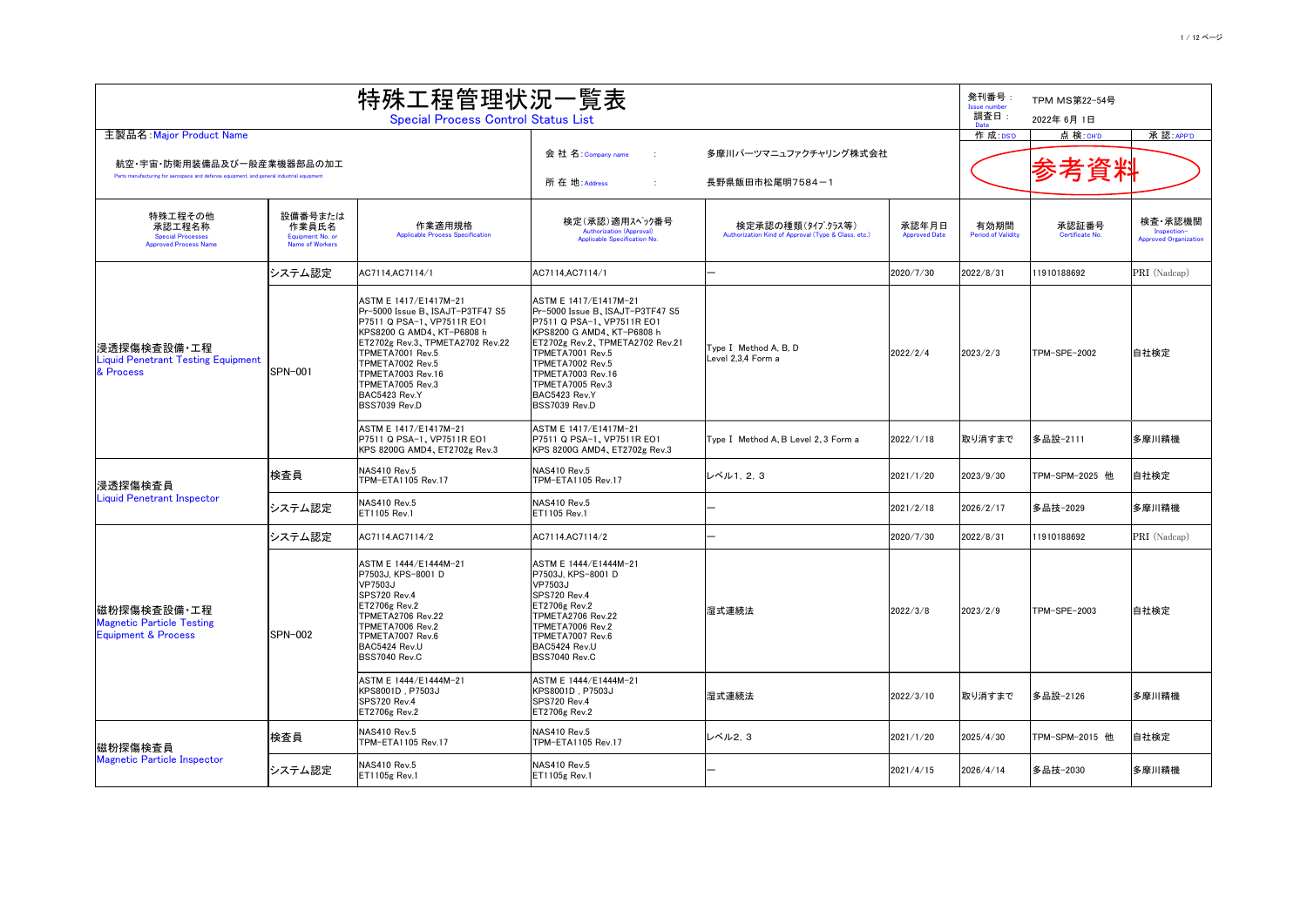| 特殊工程その他<br>承認工程名称<br><b>Special Processes</b><br><b>Approved Process Name</b>                                          | 設備番号または<br>作業員氏名<br>Equipment No. or<br><b>Name of Workers</b> | 作業適用規格<br><b>Applicable Process Specification</b>                                                             | 検定(承認)適用スペック番号<br>Authorization (Approval)<br>Applicable Specification No.                             | 検定承認の種類(タイプクラス等)<br>Authorization Kind of Approval (Type & Class, etc.)        | 承認年月日<br><b>Approved Date</b> | 有効期間<br><b>Period of Validity</b> | 承認証番号<br>Certificate No. | 検査・承認機関<br>Inspection-<br><b>Approved Organization</b> |
|------------------------------------------------------------------------------------------------------------------------|----------------------------------------------------------------|---------------------------------------------------------------------------------------------------------------|--------------------------------------------------------------------------------------------------------|--------------------------------------------------------------------------------|-------------------------------|-----------------------------------|--------------------------|--------------------------------------------------------|
| X線透過検査設備·工程 <br>Radiographic Examination<br><b>Equipment &amp; Process</b>                                             | $ENP-92$                                                       | ASTM E 1742/E 1742M-18<br>ISAJT-P3TF5-S16<br>$ET2713g$ Rev.2<br>TPM-ETA2713 Rev.6<br><b>TPM-ETA7008 Rev.1</b> | ASTM E 1742/E 1742M-18<br>ISAJT-P3TF5-S16<br>$ET2713g$ Rev.2<br>TPM-ETA2713 Rev.6<br>TPM-ETA7008 Rev.1 |                                                                                | 2022/4/12                     | 2022/10/6                         | <b>TPM-SPE-2004</b>      | 自社検定                                                   |
|                                                                                                                        |                                                                | ASTM E 1742/E 1742M-18<br>$ET2713g$ Rev.1                                                                     | ASTM E 1742/E 1742M-18<br>$ET2713g$ Rev.1                                                              |                                                                                | 2021/9/6                      | 取り消すまで                            | 多品設-2128                 | 多摩川精機                                                  |
|                                                                                                                        | 検査員                                                            | <b>NAS410 Rev.5</b><br>$ET1105g$ Rev.1<br><b>TPM-ETA1105 Rev.17</b>                                           | NAS410 Rev.5<br>$ET1105g$ Rev.1<br>TPM-ETA1105 Rev.17                                                  | レベル2                                                                           | 2021/1/20                     | 2024/12/31                        | TPM-SPM-2026 他           | 自社検定                                                   |
| X線透過検査員 (Film法)<br>Radiographic Examination Inspector<br>$\mathsf{\mathsf{\mathsf{}}(\mathsf{Film}\ \mathsf{method})}$ |                                                                | NAS-410 Rev.5<br>TPMETA1105 Rev.17                                                                            | NAS-410 Rev.5<br>TPMETA1105 Rev.17                                                                     | レベル3                                                                           | 2021/8/31                     | 2026/8/31                         | TPM-SPM-2023             | 自社検定                                                   |
|                                                                                                                        | システム認定                                                         | NAS 410 Rev.5<br><b>ET1105g Rev.1</b>                                                                         | NAS 410 Rev.5<br>$ET1105g$ Rev.1                                                                       | 作業スペック: ASTM E 1742,<br>MIL-STD-453, MIL-C-6021,<br>MIL-STD-2175, AMS-STD-2175 | 2021/4/15                     | 2026/4/14                         | 多品技-2033                 | 多摩川精機                                                  |
|                                                                                                                        | システム認定                                                         | AC7114.AC7114/10                                                                                              | AC7114.AC7114/10                                                                                       |                                                                                | 2020/7/30                     | 2022/8/31                         | 11910188692              | PRI (Nadcap)                                           |
| CR検査設備・工程<br><b>Computed Radiography Examination</b><br><b>Equipment &amp; Process</b>                                 | <b>SPN-004</b>                                                 | ASTM E2445/E2445M-14<br>ASTM E2033-17, PR-5200B<br><b>AEP50000 Rev.Rev.1</b><br>TPMETA7004 Rev.8              | ASTM E2445/E2445M-14<br>ASTM E2033-17, PR-5200B<br>AEP50000 Rev. Rev. 1<br>TPMETA7004 Rev.8            |                                                                                | 2021/8/30                     | 2022/8/29                         | <b>TPM-SPE-2008</b>      | 自社検定                                                   |
| X線透過検査員 (Nonfilm法)<br>Radiographic Examination Inspector<br>$\mid$ (Nonfilm method)                                    |                                                                | NAS-410 Rev.5<br><b>TPMETA1105 Rev.17</b>                                                                     | NAS-410 Rev.5<br>TPMETA1105 Rev.17                                                                     | レベル3                                                                           | 2021/8/31                     | 2026/8/31                         | TPM-SPM-2023             | 自社検定                                                   |
|                                                                                                                        | 検査員                                                            | <b>NAS410 Rev.5</b><br>$ET1105g$ Rev.1<br>TPM-ETA1105 Rev.17                                                  | NAS410 Rev.5<br>$ET1105g$ Rev.1<br>TPM-ETA1105 Rev.17                                                  | レベル2                                                                           | 2021/1/20                     | 2024/12/31                        | TPM-SPM-2026 他           | 自社検定                                                   |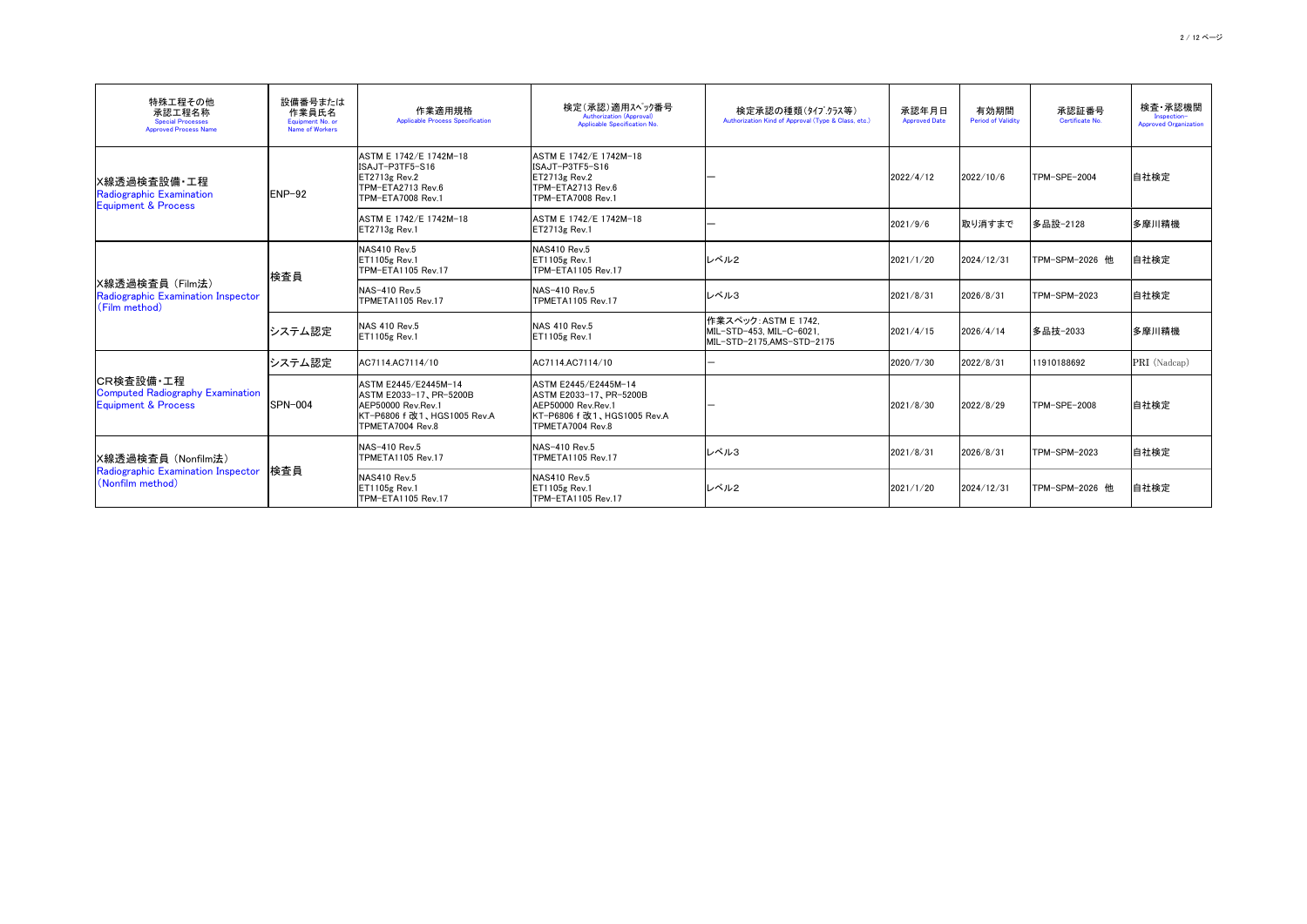| 特殊工程その他<br>承認工程名称<br><b>Special Processes</b><br><b>Approved Process Name</b> | 設備番号または<br>作業員氏名<br>Equipment No. or<br>Name of Workers | 作業適用規格<br><b>Applicable Process Specification</b>                                                                                                                                                                                                                                                                                                                                                                                       | 検定(承認)適用スペック番号<br>Authorization (Approval)<br>Applicable Specification No.                                                                                                                                                                                                                                                                                                                          | 検定承認の種類(タイプクラス等)<br>Authorization Kind of Approval (Type & Class, etc.)   | 承認年月日<br><b>Approved Date</b> | 有効期間<br><b>Period of Validity</b> | 承認証番号<br>Certificate No. | 検査・承認機関<br>Inspection-<br><b>Approved Organization</b> |
|-------------------------------------------------------------------------------|---------------------------------------------------------|-----------------------------------------------------------------------------------------------------------------------------------------------------------------------------------------------------------------------------------------------------------------------------------------------------------------------------------------------------------------------------------------------------------------------------------------|-----------------------------------------------------------------------------------------------------------------------------------------------------------------------------------------------------------------------------------------------------------------------------------------------------------------------------------------------------------------------------------------------------|---------------------------------------------------------------------------|-------------------------------|-----------------------------------|--------------------------|--------------------------------------------------------|
|                                                                               | システム認定                                                  | AC7101/4,AC7102,AC7102/5,/8                                                                                                                                                                                                                                                                                                                                                                                                             | AC7101/4, AC7102, AC7102/5, /8                                                                                                                                                                                                                                                                                                                                                                      |                                                                           | 2021/9/10                     | 2023/5/31                         | 11910207313              | PRI (Nadcap)                                           |
| 真空熱処理炉<br>Vaccum Heat treatment furnace                                       | <b>SPH-003</b>                                          | <b>AMS2750F</b><br><b>AMS2759G</b><br>AMS2759/1H , /3J , /5F, /7D<br><b>AMS2769D</b><br>MIL-H-6875H Am#2<br>AMS-H-6875B<br>SS8015 R9-2 EO3, EO101<br>$EF1215g$ Rev.3<br>$EPI624g$ Rev.2<br>$EPI625g$ Rev.2<br><b>EP1626g Rev.3</b><br>TPMEFA1215 Rev.9<br>TPMEPA1624 Rev.11<br><b>TPMEPA1625 Rev.11</b><br><b>TPMEPA1626 Rev.14</b><br>TPMEPA1627 Rev.1<br>TPMEPA5002 Rev.3<br>P2010 Rev.D<br><b>P2003 Rev.H</b><br><b>VP2010 Rev.F</b> | AMS2750F<br><b>AMS2759G</b><br>AMS2759/1H ,/3J ,/5F,/7D<br><b>AMS2769D</b><br>MIL-H-6875H Am#2<br>AMS-H-6875B<br>SS8015 R9-2 EO3, EO101<br>$EF1215g$ Rev.3<br>$EPI624g$ Rev.2<br>$EP1625g$ Rev.2<br>$EPI626g$ Rev.3<br>TPMEFA1215 Rev.9<br>TPMEPA1624 Rev.11<br>TPMEPA1625 Rev.11<br>TPMEPA1626 Rev.14<br>TPMEPA1627 Rev.1<br>TPMEPA5002 Rev.3<br>P2010 Rev.D<br>P2003 Rev.H<br><b>VP2010 Rev.F</b> | フラス2、タイプA<br>$540 \sim 1080^{\circ}$ C<br>$660W \times 500H \times 1000L$ | 2021/11/3                     | 2022/11/2                         | TPM-SPE-1101             | 自社検定                                                   |
|                                                                               |                                                         | <b>AMS2750F</b><br><b>AMS2759G</b><br>AMS2759/1H, 3J, 5F<br><b>AMS2769D</b><br>MIL-H-6875H Am#2<br>$EF1215g$ Rev.3<br>$EPI624g$ Rev.2<br>$EPI625g$ Rev.2<br>$EPI626g$ Rev.3                                                                                                                                                                                                                                                             | <b>AMS2750F</b><br><b>AMS2759G</b><br> AMS2759/1H ,/3J ,/5F<br><b>AMS2769D</b><br>MIL-H-6875H Am#2<br>$EF1215g$ Rev.3<br>$EPI624g$ Rev.2<br><b>EP1625g Rev.2</b><br>$EPI626g$ Rev.3                                                                                                                                                                                                                 | $540 \sim 1080^{\circ}$ C<br>クラス2、タイプA                                    | 2022/4/21                     | 取り消すまで                            | 多品設-2115                 | 多摩川精機                                                  |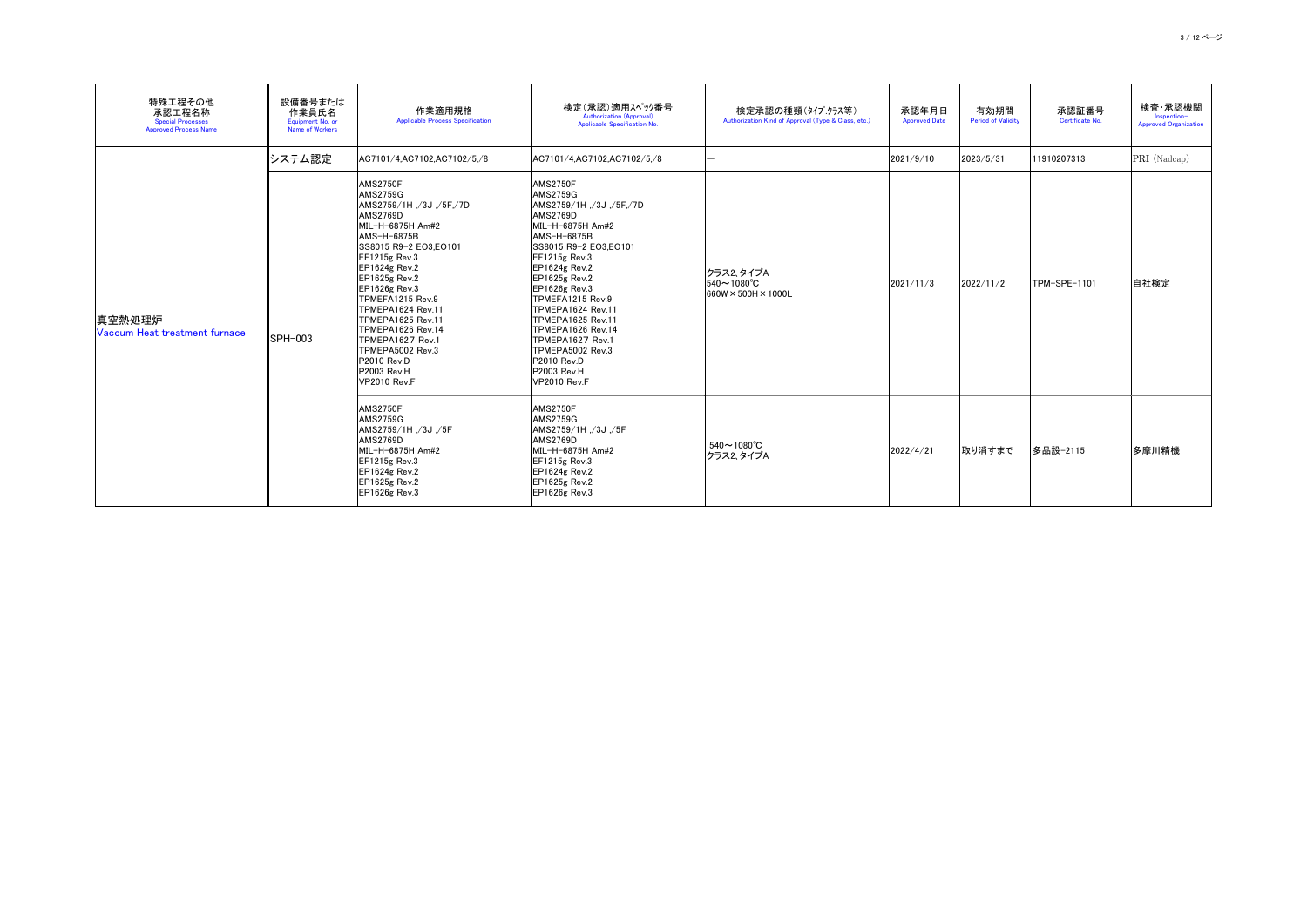| 特殊工程その他<br>承認工程名称<br><b>Special Processes</b><br><b>Approved Process Name</b> | 設備番号または<br>作業員氏名<br>Equipment No. or<br><b>Name of Workers</b> | 作業適用規格<br><b>Applicable Process Specification</b>                                                                                                                                                                                                                                                                                                                                                    | 検定(承認)適用スペック番号<br><b>Authorization (Approval)</b><br>Applicable Specification No.                                                                                                                                                                                                                                                                                                                       | 検定承認の種類(タイプクラス等)<br>Authorization Kind of Approval (Type & Class, etc.)  | 承認年月日<br><b>Approved Date</b> | 有効期間<br><b>Period of Validity</b> | 承認証番号<br>Certificate No. | 検査・承認機関<br>Inspection-<br><b>Approved Organization</b> |
|-------------------------------------------------------------------------------|----------------------------------------------------------------|------------------------------------------------------------------------------------------------------------------------------------------------------------------------------------------------------------------------------------------------------------------------------------------------------------------------------------------------------------------------------------------------------|---------------------------------------------------------------------------------------------------------------------------------------------------------------------------------------------------------------------------------------------------------------------------------------------------------------------------------------------------------------------------------------------------------|--------------------------------------------------------------------------|-------------------------------|-----------------------------------|--------------------------|--------------------------------------------------------|
| 真空熱処理炉<br>Vaccum Heat treatment furnace                                       | <b>SPH-004</b>                                                 | AMS2750F<br><b>AMS2759G</b><br>AMS2759/2K, /3J, /5F, /7D<br><b>AMS2769D</b><br>MIL-H-6875H Am#2<br>SS8015 R9-2 EO3,EO101<br>EF1215g Rev.3<br>$EPI624g$ Rev.2<br>$EPI625g$ Rev.2<br>$EP1626g$ Rev.3<br>TPMEFA1215 Rev.9<br>TPMEPA1624 Rev.11<br>TPMEPA1625 Rev.11<br>TPMEPA1626 Rev.14<br>TPMEPA1628 Rev.5<br>TPMEPA5002 Rev.3<br>P2010 Rev.D<br><b>P2003 Rev.H</b><br>VP2010 Rev.F<br>VP2011 N EO101 | AMS2750F<br><b>AMS2759G</b><br>AMS2759/2K ,/3J ,/5F ,/7D<br>AMS2769D<br>MIL-H-6875H Am#2<br>SS8015 R9-2 EO3,EO101<br>EF1215g Rev.3<br><b>EP1624g Rev.2</b><br><b>EP1625g Rev.2</b><br>$EP1626g$ Rev.3<br>TPMEFA1215 Rev.9<br>TPMEPA1624 Rev.11<br>TPMEPA1625 Rev.11<br><b>TPMEPA1626 Rev.14</b><br>TPMEPA1628 Rev.5<br>TPMEPA5002 Rev.3<br>P2010 Rev.D<br>P2003 Rev.H<br>VP2010 Rev.F<br>VP2011 N EO101 | クラス2、タイプA<br>$150 \sim 700^{\circ}$ C<br>$650W \times 550H \times 1000L$ | 2021/11/3                     | 2022/11/2                         | TPM-SPE-1103             | 自社検定                                                   |
|                                                                               |                                                                | AMS2750F<br><b>AMS2759G</b><br>AMS2759/2K, /3J, /5F<br><b>AMS2769D</b><br>MIL-H-6875H Am#2<br><b>EF1215g Rev.3</b><br>$EPI624g$ Rev.2<br><b>EP1625g Rev.2</b><br>$EP1626g$ Rev.3                                                                                                                                                                                                                     | <b>AMS2750F</b><br><b>AMS2759G</b><br>AMS2759/2K, /3J, /5F<br><b>AMS2769D</b><br>MIL-H-6875H Am#2<br>EF1215g Rev.3<br><b>EP1624g Rev.2</b><br><b>EP1625g Rev.2</b><br><b>EP1626g Rev.3</b>                                                                                                                                                                                                              | クラス2、タイプA<br>$150$ ∼700 $^{\circ}$ C<br>$650W \times 550H \times 1000L$  | 2022/4/21                     | 取り消すまで                            | │多品設−2130                | 多摩川精機                                                  |
|                                                                               | SPH-007                                                        | <b>AMS2750F</b><br><b>AMS2759G</b><br>AMS2759/1H, /2K, /5F, /7D<br>AMS2769D<br>MIL-H-6875H Am#2<br>SS8015 R9-2 EO3, EO101<br>EF1215g Rev.3<br><b>EP1625g Rev.2</b><br>$EP1626g$ Rev.3<br>TPMEFA1215 Rev.9<br>TPMEPA1625 Rev.11<br>TPMEPA1626 Rev.14<br>TPMEPA1628 Rev.5<br>TPMEPA5002 Rev.3<br><b>P2010 Rev.D</b><br>VP2010 Rev.F<br>VP2011 N EO101                                                  | <b>AMS2750F</b><br><b>AMS2759G</b><br>AMS2759/1H ,/2K ,/5F ,/7D<br><b>AMS2769D</b><br>MIL-H-6875H Am#2<br>SS8015 R9-2 EO3, EO101<br>EF1215g Rev.3<br><b>EP1625g Rev.2</b><br>EP1626g Rev.3<br>TPMEFA1215 Rev.9<br>TPMEPA1625 Rev.11<br>TPMEPA1626 Rev.14<br>TPMEPA1628 Rev.5<br>TPMEPA5002 Rev.3<br>P2010 Rev.D<br>VP2010 Rev.F<br><b>VP2011 N EO101</b>                                                | クラス2、タイプC<br>$ 540\sim1080^{\circ}$ C<br>$ 530W \times 410H \times 800L$ | 2021/11/3                     | 2022/11/2                         | TPM-SPE-1102             | 自社検定                                                   |
|                                                                               |                                                                | <b>AMS2750F</b><br><b>AMS2759G</b><br>AMS2759/1H, /2K, /5F<br>AMS2769D<br>MIL-H-6875H Am#2<br>EF1215g Rev.3<br>$EP1625g$ Rev.2<br>EP1626g Rev.3                                                                                                                                                                                                                                                      | AMS2750F<br><b>AMS2759G</b><br>AMS2759/1H ,/2K ,/5F<br><b>AMS2769D</b><br>MIL-H-6875H Am#2<br>EF1215g Rev.3<br><b>EP1625g Rev.2</b><br><b>EP1626g Rev.3</b>                                                                                                                                                                                                                                             | 540 $\sim$ 1080 $^{\circ}$ C<br>Class2, Type C                           | 2022/4/21                     | 取り消すまで                            | 多品設-2116                 | 多摩川精機                                                  |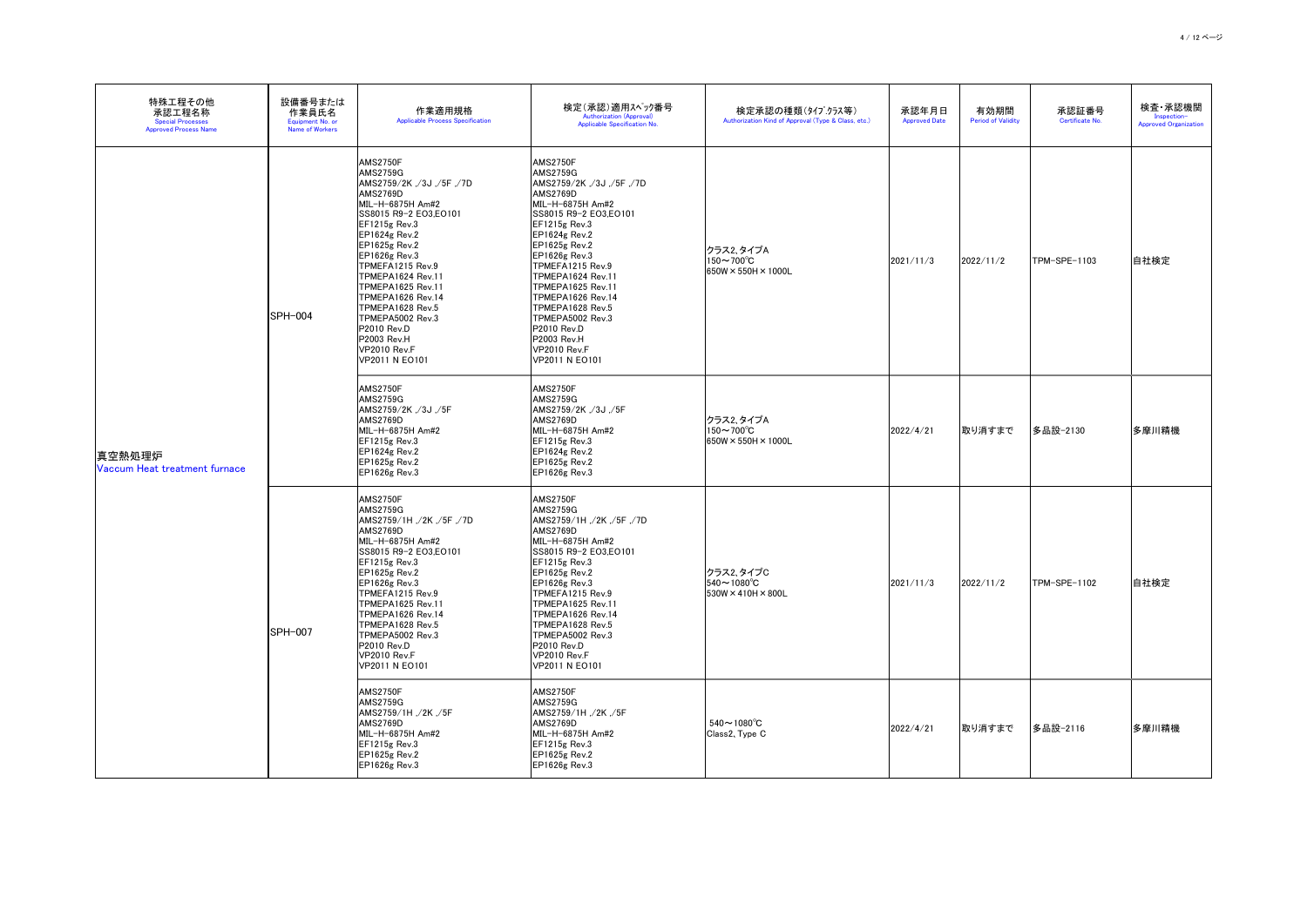| 特殊工程その他<br>承認工程名称<br><b>Special Processes</b><br><b>Approved Process Name</b> | 設備番号または<br>作業員氏名<br>Equipment No. or<br><b>Name of Workers</b> | 作業適用規格<br><b>Applicable Process Specification</b>                                                                                                                                                         | 検定(承認)適用スペック番号<br><b>Authorization (Approval)</b><br>Applicable Specification No.                                                                                                                  | 検定承認の種類(タイプクラス等)<br>Authorization Kind of Approval (Type & Class, etc.)                  | 承認年月日<br><b>Approved Date</b> | 有効期間<br><b>Period of Validity</b> | 承認証番号<br>Certificate No. | 検査・承認機関<br>Inspection-<br><b>Approved Organization</b> |
|-------------------------------------------------------------------------------|----------------------------------------------------------------|-----------------------------------------------------------------------------------------------------------------------------------------------------------------------------------------------------------|----------------------------------------------------------------------------------------------------------------------------------------------------------------------------------------------------|------------------------------------------------------------------------------------------|-------------------------------|-----------------------------------|--------------------------|--------------------------------------------------------|
| 真空熱処理炉<br>Vaccum Heat treatment furnace                                       | <b>SPH-006</b>                                                 | <b>AMS2750F</b><br><b>AMS2759G</b><br>AMS2759/7D<br><b>AMS2769D</b><br>SS8015 R9-2 EO3,EO101<br>TPMEFA1215 Rev.9<br>TPMEPA1628 Rev.6<br>TPMEPA5002 Rev.3<br>P2010 Rev.D<br>VP2010 Rev.F<br>VP2011 N EO101 | <b>AMS2750F</b><br><b>AMS2759G</b><br>AMS2759/7D<br>AMS2769D<br>SS8015 R9-2 EO3.EO101<br>TPMEFA1215 Rev.9<br>TPMEPA1628 Rev.6<br>TPMEPA5002 Rev.3<br>P2010 Rev.D<br>VP2010 Rev.F<br>VP2011 N EO101 | クラス2、タイプC<br>$700 \sim 1000 \degree C$<br>$660W \times 750H \times 1200L$<br> 炭素含有量試験は除く | 2022/2/22                     | 2022/7/1                          | TPM-SPE-1105             | 自社検定                                                   |
|                                                                               | <b>SPH-011</b>                                                 | MIL-H-6875H Am#2<br>EF1211g Rev.1<br>$EPI625g$ Rev.2<br>$EPI626g$ Rev.3<br>TPMEPA1625 Rev.11<br>TPMEPA1626 Rev.14                                                                                         | MIL-H-6875H Am#2<br>EF1211g Rev.1<br>EP1625g Rev.2<br>EP1626g Rev.3<br>TPMEPA1625 Rev.11<br>TPMEPA1626 Rev.14                                                                                      | クラス5<br>$700 \sim 1100^{\circ}C$                                                         | 2021/10/12                    | 2022/8/22                         | ITPM-SPE-1007            | 自社検定                                                   |
|                                                                               |                                                                | MIL-H-6875H Am#2<br>$EF1211g$ Rev.1<br>EP1625g Rev.2<br>EP1626g Rev.3                                                                                                                                     | MIL-H-6875H Am#2<br>EF1211g Rev.1<br>EP1625g Rev.2<br>EP1626g Rev.3                                                                                                                                | クラス5<br>$700 \sim 1100^{\circ}C$                                                         | 2022/4/21                     | 取り消すまで                            | 多品設-2132                 | 多摩川精機                                                  |
| 鋼の熱処理炉設備・工程                                                                   | <b>SPH-012</b>                                                 | MIL-H-6875H Am#2<br>$EF1211g$ Rev.1<br>$EPI625g$ Rev.2<br>TPMEPA1625 Rev.11                                                                                                                               | MIL-H-6875H Am#2<br>EF1211g Rev.1<br>EP1625g Rev.2<br>TPMEPA1625 Rev.11                                                                                                                            | クラス2<br>$150 - 493^{\circ}C$                                                             | 2021/8/23                     | 2022/8/22                         | TPM-SPE-1008             | 自社検定                                                   |
| Heat treatment furnace Equipment<br>& Process                                 |                                                                | MIL-H-6875H Am#2<br>$EF1211g$ Rev.1<br>$EPI625g$ Rev.2                                                                                                                                                    | MIL-H-6875H Am#2<br>$EF1211g$ Rev.1<br>$EPI625g$ Rev.2                                                                                                                                             | クラス2<br>$150 - 493^{\circ}C$                                                             | 2020/9/17                     | 取り消すまで                            | 多品設-2133                 | 多摩川精機                                                  |
|                                                                               | <b>SPH-013</b>                                                 | MIL-H-6875H Am#2<br>$EF1211g$ Rev.1<br>$EPI624g$ Rev.2<br>$EPI625g$ Rev.2<br>$EPI626g$ Rev.3<br>TPMEPA1624 Rev.11<br>TPMEPA1625 Rev.11<br>TPMEPA1626 Rev.14                                               | MIL-H-6875H Am#2<br>$EF1211g$ Rev.1<br>$EPI624g$ Rev.2<br>EP1625g Rev.2<br>EP1626g Rev.3<br>TPMEPA1624 Rev.11<br>TPMEPA1625 Rev.11<br>TPMEPA1626 Rev.14                                            | クラス2<br>$200 \sim 680^{\circ}$ C                                                         | 2021/10/12                    | 2022/8/22                         | TPM-SPE-1011             | 自社検定                                                   |
|                                                                               |                                                                | MIL-H-6875H Am#2<br>$EF1211g$ Rev.1<br>$EPI624g$ Rev.2<br>$EPI625g$ Rev.2<br>$EPI626g$ Rev.3                                                                                                              | MIL-H-6875H Am#2<br>$EF1211g$ Rev.1<br>EP1624g Rev.2<br>EP1625g Rev.2<br>EP1626g Rev.3                                                                                                             | クラス2<br>$200 \sim 680^{\circ}C$                                                          | 2022/4/21                     | 取り消すまで                            | 多品設-2140                 | 多摩川精機                                                  |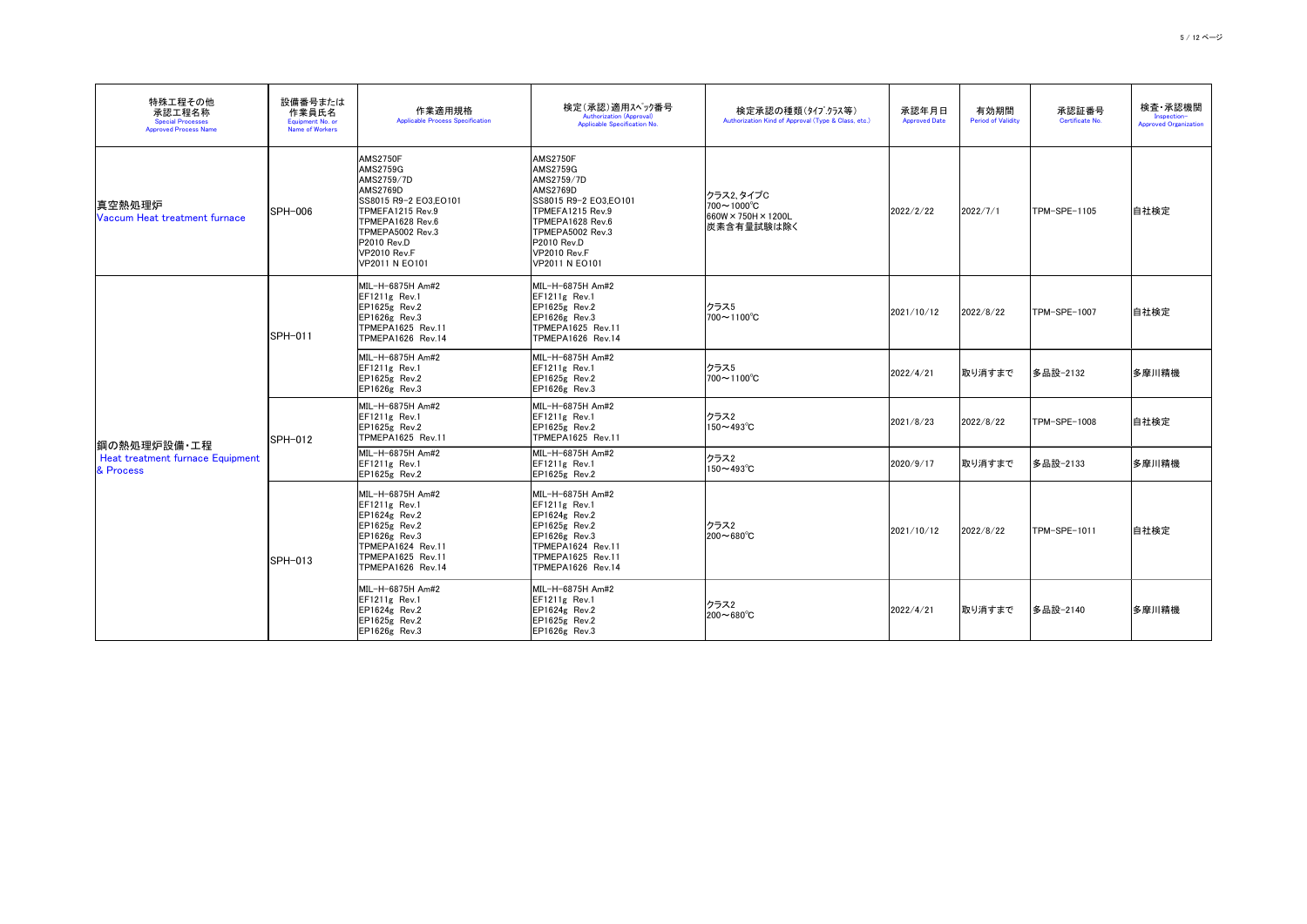| 特殊工程その他<br>承認工程名称<br><b>Special Processes</b><br><b>Approved Process Name</b>                       | 設備番号または<br>作業員氏名<br>Equipment No. or<br><b>Name of Workers</b> | 作業適用規格<br><b>Applicable Process Specification</b>                                                                                                                                                                                                                                                                                                  | 検定(承認)適用スヘック番号<br><b>Authorization (Approval)</b><br>Applicable Specification No.                                                                                                                                                                                                                                                      | 検定承認の種類(タイプクラス等)<br>Authorization Kind of Approval (Type & Class, etc.)       | 承認年月日<br><b>Approved Date</b> | 有効期間<br><b>Period of Validity</b> | 承認証番号<br>Certificate No. | 検査・承認機関<br>Inspection-<br><b>Approved Organization</b> |
|-----------------------------------------------------------------------------------------------------|----------------------------------------------------------------|----------------------------------------------------------------------------------------------------------------------------------------------------------------------------------------------------------------------------------------------------------------------------------------------------------------------------------------------------|----------------------------------------------------------------------------------------------------------------------------------------------------------------------------------------------------------------------------------------------------------------------------------------------------------------------------------------|-------------------------------------------------------------------------------|-------------------------------|-----------------------------------|--------------------------|--------------------------------------------------------|
| サブゼロ炉 設備・工程<br>Sub-Zero furnace Facility and<br><b>Process</b>                                      | <b>SPH-008</b>                                                 | <b>AMS2750F</b><br><b>AMS2759G</b><br>AMS2759/2K ,/5F ,/7D<br>MIL-H-6875H Am#2<br>SS8015 R9-2 EO3, EO101<br>$EF1215g$ Rev.3<br>$EPI625g$ Rev.2<br><b>EP1626g Rev.3</b><br>TPMEFA1215 Rev.9<br><b>TPMEPA1625 Rev.11</b><br><b>TPMEPA1626 Rev.14</b><br>TPMEPA1628 Rev.5<br>TPMEPA5002 Rev.3<br><b>P2010 Rev.D</b><br>VP2010 Rev.F<br>VP2011 N EO101 | <b>AMS2750F</b><br><b>AMS2759G</b><br>AMS2759/2K, /5F, /7D<br>MIL-H-6875H Am#2<br>SS8015 R9-2 EO3.EO101<br>$EF1215g$ Rev.3<br>$EP1625g$ Rev.2<br>$EP1626g$ Rev.3<br><b>ITPMEFA1215 Rev.9</b><br>TPMEPA1625 Rev.11<br>TPMEPA1626 Rev.14<br>TPMEPA1628 Rev.5<br>TPMEPA5002 Rev.3<br>P2010 Rev.D<br><b>VP2010 Rev.F</b><br>VP2011 N EO101 | $ -75 \sim 0^{\circ}$ C、90~180 $^{\circ}$ C<br>$680W \times 800H \times 640L$ | 2021/11/3                     | 2022/11/2                         | TPM-SPE-1104             | 自社検定                                                   |
|                                                                                                     |                                                                | <b>AMS2750F</b><br><b>AMS2759G</b><br>AMS2759/2K ./5F<br>MIL-H-6875H Am#2<br>$EF1215g$ Rev.3<br>$EP1626g$ Rev.3                                                                                                                                                                                                                                    | AMS2750F<br><b>AMS2759G</b><br>AMS2759/2K ./5F<br>MIL-H-6875H Am#2<br>$EF1215g$ Rev.3<br><b>EP1626g Rev.3</b>                                                                                                                                                                                                                          | $-75 \sim 0^{\circ}C$                                                         | 2022/4/21                     | 取り消すまで                            | │多品設−2131                | 多摩川精機                                                  |
| 熱処理試験作業員<br> (微小硬度試験)<br><b>Heat treatment Testing personel</b><br>(Microindentation Hardness Test) | 作業員                                                            | TPMETA1111Rev.2                                                                                                                                                                                                                                                                                                                                    | TPMETA1111Rev.2                                                                                                                                                                                                                                                                                                                        |                                                                               | 2019/12/26                    | 2024/12/25                        | TPM-SPM-1013 他           | 自社検定                                                   |
| 検査員 (硬度試験)<br>Inspector (Hardness test)                                                             | 検査員                                                            | ISAJT-S400                                                                                                                                                                                                                                                                                                                                         | ISAJT-S400                                                                                                                                                                                                                                                                                                                             |                                                                               | 2018/1/19                     | 2023/1/18                         | TPM-SPM-1047 他           | 自社検定                                                   |
| 熱処理試験作業員<br>(金相試験)<br><b>Heat treatment Testing personel</b><br>(Metallographic Test)               | 作業員                                                            | TPMETA1111Rev.2                                                                                                                                                                                                                                                                                                                                    | TPMETA1111Rev.2                                                                                                                                                                                                                                                                                                                        |                                                                               | 2019/12/26                    | 2024/12/25                        | TPM-SPM-1013 他           | 自社検定                                                   |
| ガス雰囲気炉                                                                                              |                                                                | <b>EF1211g V1</b>                                                                                                                                                                                                                                                                                                                                  | <b>EF1211g V1</b>                                                                                                                                                                                                                                                                                                                      | クラス5<br>780~1170°C                                                            | 2021/12/17                    | 2022/12/16                        | TPM-SPE-1001             | 自社検定                                                   |
| Gas-filled Furnace                                                                                  | <b>SPH-009</b>                                                 | EF1211g Rev.1                                                                                                                                                                                                                                                                                                                                      | $EF1211g$ Rev.1                                                                                                                                                                                                                                                                                                                        | クラス5<br>$780$ ∼1170 $^{\circ}$ C                                              | 2020/6/19                     | 取り消すまで                            | 多品設-2109                 | 多摩川精機                                                  |
|                                                                                                     | $ SPC-015 $                                                    | <b>AMS2750F</b><br><b>AMS2759/9E</b><br>AMSH6875B<br>KPS-3013G<br><b>KPS-3400A</b><br> EF1215g Rev.3 クラス2 タイプD<br>TPMEFA1215 Rev.9 クラス2 タイプD                                                                                                                                                                                                       | AMS2750F<br><b>AMS2759/9E</b><br>AMSH6875B<br>KPS-3013G<br><b>KPS-3400A</b><br> EF1215g Rev.3 クラス2 タイプD<br> TPMEFA1215 Rev.9 クラス2 タイプD                                                                                                                                                                                                 | $90 \sim 230^{\circ}C \pm 5.6^{\circ}C$<br>(クラス2、タイプD)                        | 2022/1/16                     | 2023/1/15                         | TPM-SPE-3011             | 自社検定                                                   |
| ベーキング炉<br><b>Baking Oven</b>                                                                        |                                                                | AMS2750F<br><b>AMS2759/9E</b><br>AMSH6875B<br>KPS-3013G<br><b>KPS-3400A</b><br> EF1215g Rev.3 クラス2 タイプD                                                                                                                                                                                                                                            | AMS2750F<br><b>AMS2759/9E</b><br><b>AMSH6875B</b><br>KPS-3013G<br><b>KPS-3400A</b><br> EF1215g Rev.3 クラス2 タイプD                                                                                                                                                                                                                         | $90 \sim 230^{\circ}C \pm 5.6^{\circ}C$<br>(クラス2、タイプD)                        | 2021/4/15                     | 取り消すまで                            | 多品設-2123                 | 多摩川精機                                                  |
|                                                                                                     | SPC-025                                                        | AMS2750F<br><b>AMS2759/9E</b><br> EF1215g Rev.3 クラス5 タイプD<br> TPMEFA1215 Rev.9 クラス5 タイプD                                                                                                                                                                                                                                                           | AMS2750F<br>AMS2759/9E<br> EF1215g Rev.3 クラス5 タイプD<br> TPMEFA1215 Rev.9 クラス5 タイプD                                                                                                                                                                                                                                                      | $90 \sim 230^{\circ}C \pm 14^{\circ}C$<br>(クラス5、タイプD)                         | 2021/9/14                     | 2022/9/13                         | TPM-SPE-3023             | 自社検定                                                   |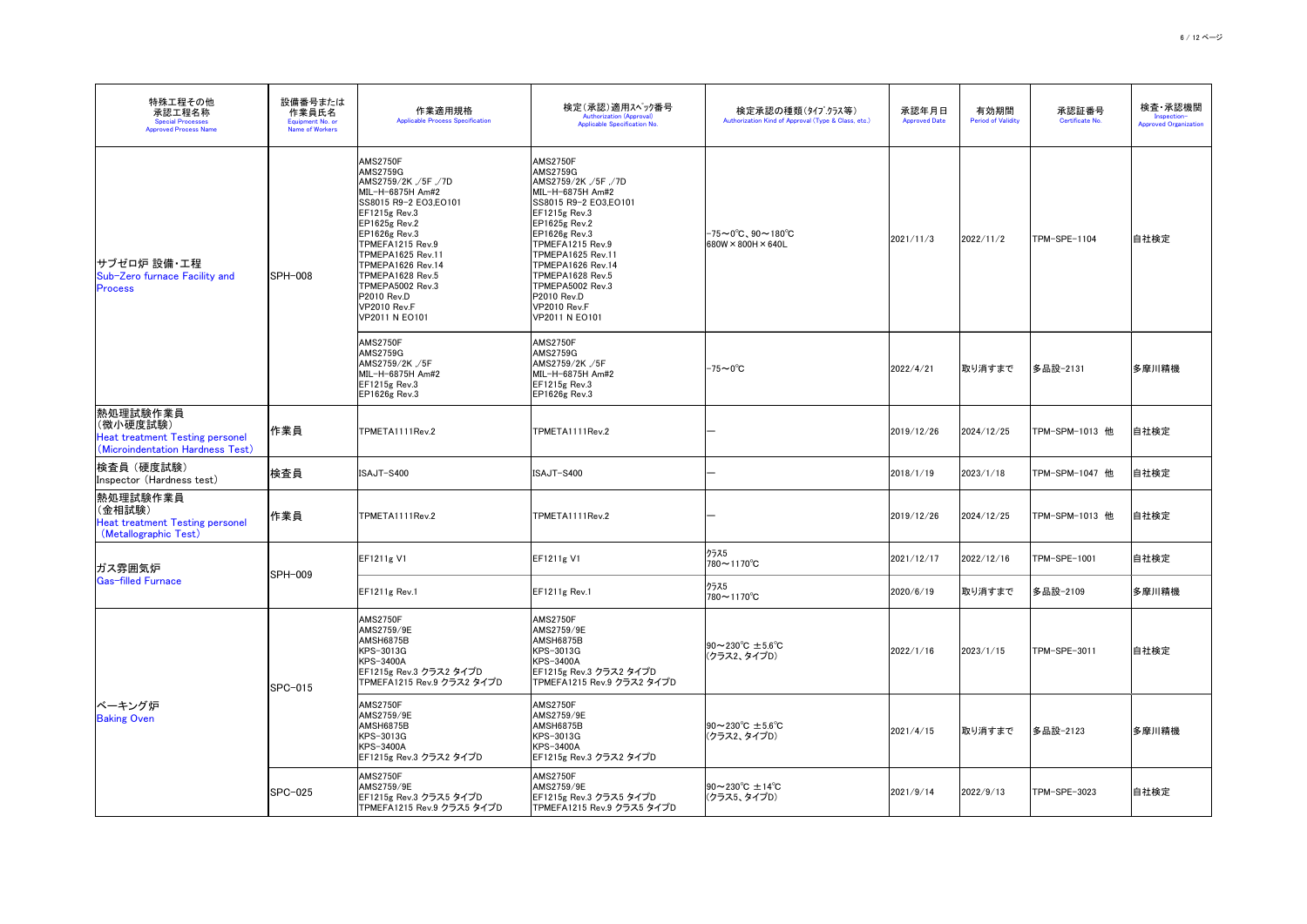| 特殊工程その他<br>承認工程名称<br><b>Special Processes</b><br><b>Approved Process Name</b>   | 設備番号または<br>作業員氏名<br>Equipment No. or<br><b>Name of Workers</b> | 作業適用規格<br><b>Applicable Process Specification</b>                                                                                                                                                                            | 検定(承認)適用スペック番号<br><b>Authorization (Approval)</b><br>Applicable Specification No.                                                                                                                                             | 検定承認の種類(タイプクラス等)<br>Authorization Kind of Approval (Type & Class, etc.)                                                                                                                       | 承認年月日<br><b>Approved Date</b>   | 有効期間<br><b>Period of Validity</b> | 承認証番号<br>Certificate No. | 検査 承認機関<br>Inspection-<br><b>Approved Organization</b> |
|---------------------------------------------------------------------------------|----------------------------------------------------------------|------------------------------------------------------------------------------------------------------------------------------------------------------------------------------------------------------------------------------|-------------------------------------------------------------------------------------------------------------------------------------------------------------------------------------------------------------------------------|-----------------------------------------------------------------------------------------------------------------------------------------------------------------------------------------------|---------------------------------|-----------------------------------|--------------------------|--------------------------------------------------------|
|                                                                                 | システム認定                                                         | AC7110, AC7110/3, /12                                                                                                                                                                                                        | AC7110, AC7110/3, /12                                                                                                                                                                                                         |                                                                                                                                                                                               | 2019/5/3                        | 2022/7/31                         | 11910180103              | PRI (Nadcap)                                           |
| 電子ビーム溶接設備・工程 <br><b>Electron Beam Welding Equipment &amp;</b><br><b>Process</b> |                                                                | <b>AMS2680C</b><br><b>AMS2681B</b><br>$EPI721g$ Rev.1<br>$EPI722g$ Rev.1<br>TPMEPA1721 Rev.7<br>TPMEPA1722 Rev.6                                                                                                             | <b>AMS2680C</b><br><b>AMS2681B</b><br>EP1721g Rev.1<br><b>EP1722g Rev.1</b><br>TPMEPA1721 Rev.7<br>TPMEPA1722 Rev.6                                                                                                           |                                                                                                                                                                                               | 2022/5/19                       | 2022/7/14                         | TPM-SPE-1002             | 自社検定                                                   |
|                                                                                 |                                                                | ISAJT-P8TF10 Rev.S10<br>TPMEPA5000 Rev.3                                                                                                                                                                                     | ISAJT-P8TF10 Rev.S10<br>TPMEPA5000 Rev.3                                                                                                                                                                                      |                                                                                                                                                                                               | 2022/5/5                        | 2023/5/4                          | TPM-SPE-1010             | 自社検定                                                   |
|                                                                                 | SPH-001                                                        | <b>AMS2680C</b><br><b>AMS2681B</b><br>$EPI721g$ Rev.1<br>$EPI722g$ Rev.1                                                                                                                                                     | <b>AMS2680C</b><br><b>AMS2681B</b><br>EP1721g Rev.1<br>EP1722g Rev.1                                                                                                                                                          |                                                                                                                                                                                               | 2020/10/14                      | 取り消すまで                            | 多品設-2110                 | 多摩川精機                                                  |
|                                                                                 |                                                                | MIL-W-46132<br><b>EP1706g Rev.2</b><br>TPMEPA1721 Rev.6                                                                                                                                                                      | MIL-W-46132<br><b>EP1706g Rev.2</b><br>TPMEPA1721 Rev.6                                                                                                                                                                       |                                                                                                                                                                                               | 2021/6/5                        | 2022/6/4                          | TPM-SPE-1005             | 自社検定                                                   |
|                                                                                 |                                                                | MIL-W-46132<br><b>EP1706g Rev.2</b>                                                                                                                                                                                          | MIL-W-46132<br><b>EP1706g Rev.2</b>                                                                                                                                                                                           |                                                                                                                                                                                               | 2021/9/6                        | 取り消すまで                            | 多品設-2127                 | 多摩川精機                                                  |
|                                                                                 | 作業員                                                            | <b>AMS2680C</b><br><b>AMS2681B</b><br>AWS D17.1/D17.1M:2017-AMD2<br>$ET1111g$ Rev.1<br>$ET1119g$ Rev.1<br>$EPI721g$ Rev.1<br>$EPI722g$ Rev.1<br>TPMETA1111 Rev.2<br>TPMETA1119 Rev.6<br>TPMEPA1721 Rev.6<br>TPMEPA1722 Rev.4 | <b>AMS2680C</b><br><b>AMS2681B</b><br>AWS D17.1/D17.1M:2017-AMD2<br>ET1111g Rev.1<br>$ET1119g$ Rev.1<br>EP1721g Rev.1<br><b>EP1722g Rev.1</b><br>TPMETA1111 Rev.2<br>TPMETA1119 Rev.6<br>TPMEPA1721 Rev.6<br>TPMEPA1722 Rev.4 | グループ I A<br>板厚 3.4~20.0mm<br>管外形 φ25mm以上<br> グループⅡA<br> 板厚 1.0~6.0mm, 6.7~40.0mm<br>管外形 φ13mm以上<br> グループⅡB<br> 板厚 2.0~12.0mm<br>管外形 p 16mm以上<br>グループⅢB<br> 板厚 2.2~12.7mm<br>管外形 $\phi$ 25mm以上 | 2022/1/17                       | 2023/5/6                          | TPM-SPM-1003 他           | 自社検定                                                   |
| 電子ビーム溶接作業員<br><b>Electron Beam Welding Worker</b>                               |                                                                | AWS D17.1/D17.1M:2017-AMD2<br>ISAJT-P8TF10 Rev.S10<br>TPMEPA5000 Rev.3<br>TPMETA1119 Rev.6                                                                                                                                   | AWS D17.1/D17.1M:2017-AMD2<br>ISAJT-P8TF10 Rev.S10<br>TPMEPA5000 Rev.3<br>TPMETA1119 Rev.6                                                                                                                                    | グループ II A<br> 板厚 1.0~6.0mm, 6.7~40.0mm<br>管外形 $\phi$ 13mm以上<br> グループⅡB<br>│板厚 2.0~12.0mm<br> 管外形 φ16mm以上                                                                                      | 2021/6/9                        | 2023/6/8                          | TPM-SPM-1051 他           | 自社検定                                                   |
|                                                                                 | システム認定                                                         | <b>AMS2680C</b><br>AWS D17.1/D17.1M:2017-AMD2<br>$ET1111g$ Rev.1<br>$ET1119g$ Rev.1<br>EP1721g Rev.1                                                                                                                         | <b>AMS2680C</b><br>AWS D17.1/D17.1M:2017-AMD2<br>ET1111g Rev.1<br>$ET1119g$ Rev.1<br>EP1721g Rev.1                                                                                                                            | グループ I A<br><b>グループⅡA</b><br> グループ Ⅱ B                                                                                                                                                        | 2022/5/17                       | 2023/5/16                         | │多品技−2044                | 多摩川精機                                                  |
|                                                                                 | 作業員                                                            | MIL-W-46132<br><b>EP1706g Rev.2</b><br>TPMEPA1721 Rev.6                                                                                                                                                                      | MIL-W-46132<br><b>EP1706g Rev.2</b><br>TPMEPA1721 Rev.6                                                                                                                                                                       |                                                                                                                                                                                               | $\left  \frac{2021}{6} \right $ | $\left  \frac{2022}{6}\right $    | TPM-SPM-1026 他           | 自社検定                                                   |
|                                                                                 | システム認定                                                         | $ML-W-46132$<br><b>EP1706g Rev.2</b>                                                                                                                                                                                         | MIL-W-46132<br><b>EP1706g Rev.2</b>                                                                                                                                                                                           |                                                                                                                                                                                               | 2022/5/17                       | 2023/5/16                         | │多品技−2032                | 多摩川精機                                                  |
|                                                                                 | │作業員                                                           | TPMETA1111 Rev.2<br>TPMETA1119 Rev.6<br>TPMEPA1721 Rev.6<br>AWS D17.1/D17.1M:2017-AMD2<br> FPDWD08-01パートB Rev.3                                                                                                              | TPMETA1111 Rev.2<br>TPMETA1119 Rev.6<br>TPMEPA1721 Rev.6<br>AWS D17.1/D17.1M:2017-AMD2<br> FPDWD08-01パートB Rev.3                                                                                                               |                                                                                                                                                                                               | 2020/9/30                       | 2022/9/29                         | TPM-SPM-1059 他           | 自社検定                                                   |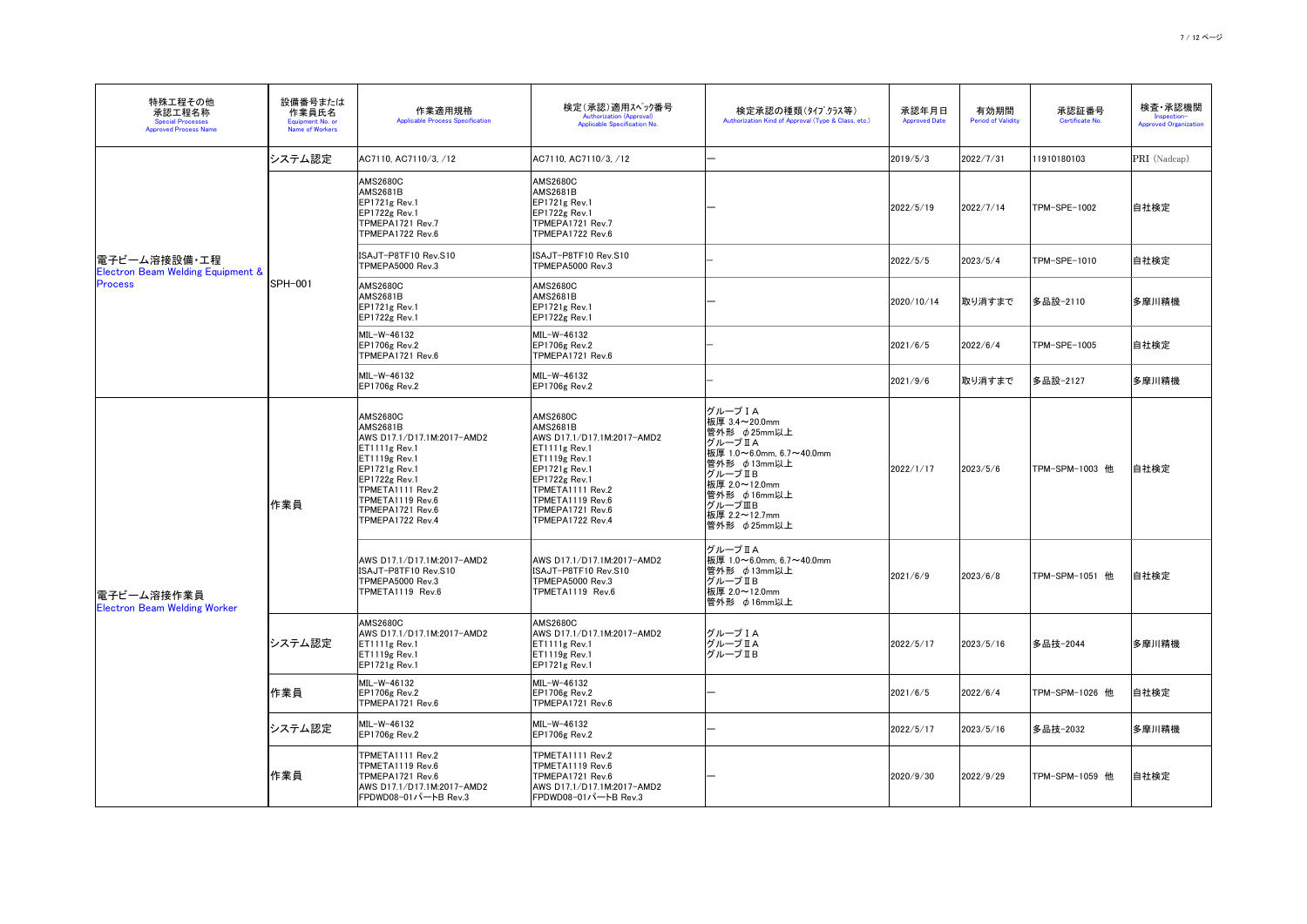| 特殊工程その他<br>承認工程名称<br><b>Special Processes</b><br><b>Approved Process Name</b> | 設備番号または<br>作業員氏名<br>Equipment No. or<br><b>Name of Workers</b> | 作業適用規格<br><b>Applicable Process Specification</b>                                                                                                                  | 検定(承認)適用スヘック番号<br><b>Authorization (Approval)</b><br>Applicable Specification No.                                                                                    | 検定承認の種類(タイプクラス等)<br>Authorization Kind of Approval (Type & Class, etc.)                                                                                                                                                                                   | 承認年月日<br><b>Approved Date</b> | 有効期間<br><b>Period of Validity</b> | 承認証番号<br>Certificate No. | 検査・承認機関<br>Inspection-<br><b>Approved Organization</b> |
|-------------------------------------------------------------------------------|----------------------------------------------------------------|--------------------------------------------------------------------------------------------------------------------------------------------------------------------|----------------------------------------------------------------------------------------------------------------------------------------------------------------------|-----------------------------------------------------------------------------------------------------------------------------------------------------------------------------------------------------------------------------------------------------------|-------------------------------|-----------------------------------|--------------------------|--------------------------------------------------------|
|                                                                               | システム認定                                                         | AC7110, AC7110/1                                                                                                                                                   | AC7110, AC7110/1                                                                                                                                                     |                                                                                                                                                                                                                                                           | 2019/5/8                      | 2022/7/31                         | 11910180103              | <b>PRI</b> (Nadcap)                                    |
| トーチろう付け作業工程及び作業員<br><b>Torch Brazing Process &amp; Worker</b>                 | 作業員                                                            | AWS C3.4M/C3.4:2016<br>AWS B2.2/B2.2M:2016<br>$ET1111g$ Rev.1<br><b>ET1118g Rev.1</b><br>EP1718g Rev.1<br>TPMETA1111 Rev.2<br>TPMETA1118 Rev.1<br>TPMEPA1718 Rev.5 | AWS C3.4M/C3.4:2016<br>AWS B2.2/B2.2M:2016<br>$ET1111g$ Rev.1<br>$ET1118g$ Rev.1<br><b>EP1718g Rev.1</b><br>TPMETA1111 Rev.2<br>TPMETA1118 Rev.1<br>TPMEPA1718 Rev.5 | BM No.100,110,130, Other (PB)<br><b>FM No.110</b><br>Lap Joint<br>Wertical Downfllow 1.45 $\sim$ 25.0mm<br>Horizontal flow $0.5 \sim 2.6$ , $3.0 \sim 10.0$ mm<br>BM No.300,310<br><b>FM No.150</b><br>Lap Joint<br>Vertical Downfllow $1.45 \sim 5.8$ mm | 2021/10/9                     | 2022/10/8                         | ITPM-SPM-1018            | 自社検定                                                   |
|                                                                               | システム認定                                                         | AWS C3.4M/C3.4:2016<br>AWS B2.2/B2.2M:2016<br>ET1111g Rev.1<br>$ET1118g$ Rev.1<br>$EPI118g$ Rev.1                                                                  | AWS C3.4M/C3.4:2016<br>AWS B2.2/B2.2M:2016<br>$ET1111g$ Rev.1<br>ET1118g Rev.1<br>$EPI118g$ Rev.1                                                                    | BMNo.110,130 Other(PB) FMNo.110<br>BMNo.300,310 FMNo.150                                                                                                                                                                                                  | 2021/9/6                      | 2022/9/5                          | 多品技−2031                 | 多摩川精機                                                  |
|                                                                               |                                                                | <b>ET1123g Rev.1</b><br>TPMETA1123 Rev.5                                                                                                                           | $ET1123g$ Rev.1<br>TPMETA1123 Rev.5                                                                                                                                  | ろう付け                                                                                                                                                                                                                                                      | 2021/6/22                     | 2022/9/22                         | TPM-SPM-1045             | 自社検定                                                   |
| 特殊工程 目視検査員<br><b>Special Process Visual inspection</b>                        | 検査員                                                            | AWS B5.2:2018<br>ISAJT-S558 Rev.E<br>ET1123g Rev.1<br>TPMETA1123 Rev.5                                                                                             | AWS B5.2:2018<br>ISAJT-S558 Rev.E<br>ET1123g Rev.1<br>TPMETA1123 Rev.5                                                                                               | 溶接                                                                                                                                                                                                                                                        | 2021/6/22                     | 2023/10/5                         | TPM-SPM-1045             | 自社検定 <br>(日本溶接技術センター)                                  |
| personnel                                                                     |                                                                | ISAJT-S558 Rev.E<br>TPMETA1123 Rev.5                                                                                                                               | ISAJT-S558 Rev.E<br>TPMETA1123 Rev.5                                                                                                                                 | ISAJT-S558を適用する溶接部品に限定する  2021/6/22                                                                                                                                                                                                                       |                               | 2023/10/5                         | TPM-SPM-1036 他           | 日本溶接技術センター                                             |
|                                                                               | システム認定                                                         | AWS B5.2:2018<br>$ET1123g$ Rev.1                                                                                                                                   | AWS B5.2:2018<br>ET1123g Rev.1                                                                                                                                       |                                                                                                                                                                                                                                                           | 2022/5/17                     | 2023/5/16                         | │多品技─2034                | 多摩川精機                                                  |
| 鋼・ステンレス鋼の溶接作業設備・エ                                                             | $ SPH-015 $                                                    | EF0810g Rev.1<br>TPMEFA0810 Rev.2                                                                                                                                  | EF0810g Rev.1<br>TPMEFA0810 Rev.2                                                                                                                                    | $TIG(GTAW)$ Group I a $\cdot$ II a                                                                                                                                                                                                                        | 2021/6/22                     | 2022/6/21                         | TPM-SPE-1012             | 自社検定                                                   |
| <b>Steel &amp; Stainless Steel Welding</b><br><b>Equipment &amp; Process</b>  |                                                                | EFA0810 Rev.Rev.1                                                                                                                                                  | EFA0810 Rev.Rev.1                                                                                                                                                    | $TIG(GTAW)$ Group I a $\cdot$ II a                                                                                                                                                                                                                        | 2020/6/25                     | 2022/6/24                         | 多品設ー2145                 | 多摩川精機                                                  |
| 鋼・ステンレス鋼の溶接作業員<br><b>Steel &amp; Stainless Steel Welding</b><br>Worker        | 作業員                                                            | ETA1115a Rev.1<br>TPMETA1115 Rev.2<br>TPMEPA1714 Rev.1                                                                                                             | ETA1115a Rev.1<br>TPMETA1115 Rev.2<br>TPMEPA1714 Rev.1                                                                                                               | $TIG(GTAW)$ Group I a $\cdot$ II a                                                                                                                                                                                                                        | 2021/6/10                     | 2024/12/19                        | TPM-SPM-1056             | 自社検定                                                   |
|                                                                               |                                                                | ET1115a Rev.1                                                                                                                                                      | ET1115a Rev.1                                                                                                                                                        | TIG(GTAW) Group I a • II a                                                                                                                                                                                                                                | 2022/4/25                     | 2022/10/24                        | 多品技-2047                 | │多摩川精機                                                 |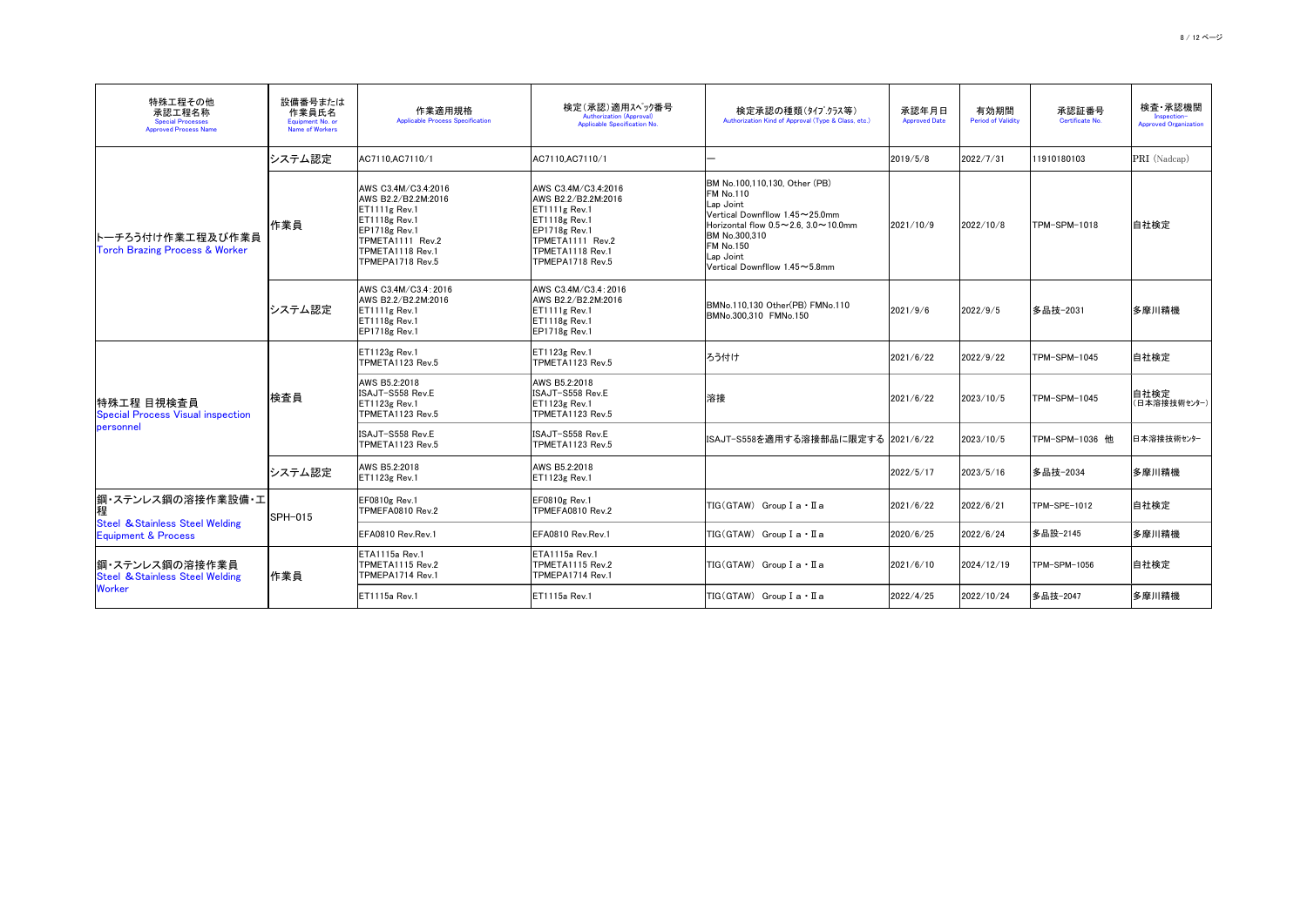| 特殊工程その他<br>承認工程名称<br><b>Special Processes</b><br><b>Approved Process Name</b>                                | 設備番号または<br>作業員氏名<br>Equipment No. or<br><b>Name of Workers</b> | 作業適用規格<br><b>Applicable Process Specification</b>                                                                                                         | 検定(承認)適用スペック番号<br><b>Authorization (Approval)</b><br>Applicable Specification No.                                                          | 検定承認の種類(タイプクラス等)<br>Authorization Kind of Approval (Type & Class, etc.)                  | 承認年月日<br><b>Approved Date</b> | 有効期間<br><b>Period of Validity</b> | 承認証番号<br>Certificate No. | 検査 承認機関<br>Inspection-<br><b>Approved Organization</b> |
|--------------------------------------------------------------------------------------------------------------|----------------------------------------------------------------|-----------------------------------------------------------------------------------------------------------------------------------------------------------|--------------------------------------------------------------------------------------------------------------------------------------------|------------------------------------------------------------------------------------------|-------------------------------|-----------------------------------|--------------------------|--------------------------------------------------------|
|                                                                                                              | システム認定                                                         | AC7108, AC7108/8                                                                                                                                          | AC7108, AC7108/8                                                                                                                           |                                                                                          | 2019/11/22                    | 2022/8/31                         | 11910191294              | PRI (Nadcap)                                           |
|                                                                                                              | SPC-012                                                        | MIL-A-8625F Am#1<br>MIL-PRF-8625F Am#2<br>KPS-2203G<br>EP3003g Rev.4<br>TPMEPA3003 Rev.5                                                                  | MIL-A-8625F Am#1<br>MIL-PRF-8625F Am#2<br>KPS-2203G<br>EP3003g Rev.4<br>TPMEPA3003 Rev.5                                                   | Type II                                                                                  | 2022/1/18                     | 2022/10/31                        | TPM-SPE-3009             | 自社検定                                                   |
|                                                                                                              |                                                                | EP3003g Rev.4<br>MIL-A-8625F Am#1<br>MIL-PRF-8625F Am#2<br>KPS-2203G                                                                                      | EP3003g Rev.4<br>MIL-A-8625F Am#1<br>MIL-PRF-8625F Am#2<br><b>KPS-2203G</b>                                                                | Type II                                                                                  | 2022/1/21                     | 取り消すまで                            | 多品設-2120                 | 多摩川精機                                                  |
|                                                                                                              | $ SPC-013 $                                                    | MIL-A-8625F Am#1<br>MIL-PRF-8625F Am#2<br>KPS-2200K AMD TA-1<br><b>VP2301 Rev.P</b><br>EP3004g Rev.7<br><b>TPMEPA3004 Rev.13</b>                          | MIL-A-8625F Am#1<br>MIL-PRF-8625F Am#2<br>KPS-2200K AMD TA-1<br>VP2301 Rev.P<br>EP3004g Rev.7<br><b>TPMEPA3004 Rev.13</b>                  | Type I . Type I B<br>タイプ I<br> 耐褪色性試験を除く                                                 | 2022/3/21                     | 2022/10/31                        | TPM-SPE-3007             | 自社検定                                                   |
| アルミニウム合金の<br> 陽極酸化皮膜処理設備·工程<br><b>Anodic Coatings Equipment &amp;</b><br><b>Process for Aluminium Alloys</b> |                                                                | MIL-A-8625F Am#1<br>MIL-PRF-8625F Am#2<br> KPS-2200K AMD TA-1<br>EP3004g Rev.7                                                                            | MIL-A-8625F Am#1<br>MIL-PRF-8625F Am#2<br>KPS-2200K AMD TA-1<br>EP3004g Rev.7                                                              | $\mathsf{Type}\; \mathsf{I} \cdot \mathsf{Type}\; \mathsf{I}\; \mathsf{B}$<br> 耐褪色性試験を除く | 2022/4/6                      | 取り消すまで                            | │多品設−2121                | 多摩川精機                                                  |
|                                                                                                              | $ SPC-014 $                                                    | MIL-A-8625F Am#1<br>MIL-PRF-8625F Am#2<br>IKPS-2200K AMD TA−1<br><b>JPS3405 Rev.Q</b><br><b>VP2301 Rev.P</b><br>EP3005g Rev.7<br><b>TPMEPA3005 Rev.11</b> | MIL-A-8625F Am#1<br>MIL-PRF-8625F Am#2<br>KPS-2200K AMD TA-1<br>JPS3405 Rev.Q<br>VP2301 Rev.P<br>EP3005g Rev.7<br><b>TPMEPA3005 Rev.11</b> | Type II<br>タイプⅡ<br> 耐褪色性試験を除く                                                            | 2022/3/21                     | 2022/10/31                        | TPM-SPE-3008             | 自社検定                                                   |
|                                                                                                              |                                                                | MIL-A-8625F Am#1<br>MIL-PRF-8625F Am#2<br>IKPS-2200K AMD TA−1<br><b>EP3005g Rev.7</b>                                                                     | MIL-A-8625F Am#1<br>MIL-PRF-8625F Am#2<br><b>IKPS-2200K AMD TA-1</b><br><b>EP3005g Rev.7</b>                                               | Type II<br> 耐褪色性試験を除く                                                                    | 2022/4/6                      | 取り消すまで                            | 多品設-2122                 | 多摩川精機                                                  |
|                                                                                                              | SPC-024                                                        | MIL-A-8625F Am#1<br><b>EP3015g Rev.1</b><br>TPMEPA3015 Rev.3                                                                                              | MIL-A-8625F Am#1<br><b>EP3015g Rev.1</b><br>TPMEPA3015 Rev.3                                                                               | Type II B                                                                                | 2021/10/26                    | 2022/10/25                        | TPM-SPE-3024             | 自社検定                                                   |
|                                                                                                              |                                                                | $EP3015g$ Rev.1<br> MIL-A-8625F Am#1                                                                                                                      | <b>EP3015g Rev.1</b><br>MIL-A-8625F Am#1                                                                                                   | Type II B                                                                                | 2020/5/7                      | 取り消すまで                            | 多品設-2143                 | 多摩川精機                                                  |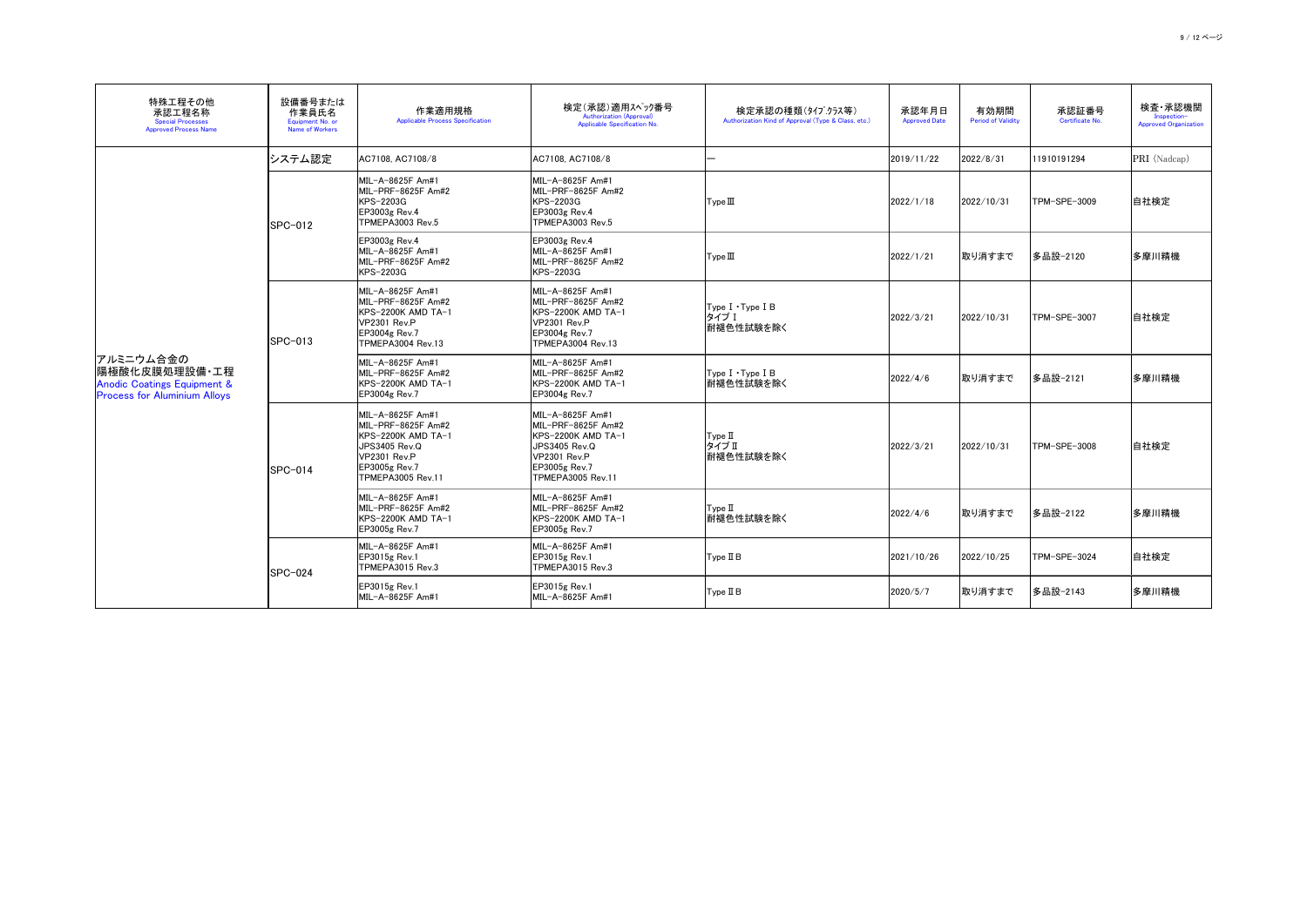| 特殊工程その他<br>承認工程名称<br><b>Special Processes</b><br><b>Approved Process Name</b>                          | 設備番号または<br>作業員氏名<br>Equipment No. or<br>Name of Workers | 作業適用規格<br><b>Applicable Process Specification</b>                                                                                                            | 検定(承認)適用スペック番号<br><b>Authorization (Approval)</b><br>Applicable Specification No.                                                                             | 検定承認の種類(タイプクラス等)<br>Authorization Kind of Approval (Type & Class, etc.)             | 承認年月日<br><b>Approved Date</b> | 有効期間<br><b>Period of Validity</b> | 承認証番号<br>Certificate No. | 検査・承認機関<br>Inspection-<br><b>Approved Organization</b> |
|--------------------------------------------------------------------------------------------------------|---------------------------------------------------------|--------------------------------------------------------------------------------------------------------------------------------------------------------------|---------------------------------------------------------------------------------------------------------------------------------------------------------------|-------------------------------------------------------------------------------------|-------------------------------|-----------------------------------|--------------------------|--------------------------------------------------------|
|                                                                                                        | システム認定                                                  | AC7108, AC7108/11                                                                                                                                            | AC7108, AC7108/11                                                                                                                                             |                                                                                     | 2019/11/22                    | 2022/8/31                         | 11910191294              | PRI (Nadcap)                                           |
|                                                                                                        |                                                         | MIL-DTL-5541F Type I Class1A<br>MIL-C-5541E Class1A<br>VP2304R クラス I<br> KPS-2100F Amd1 Amd TA-1 タイプ I<br>EP2801g Rev.3 Method4<br>TPMEPA2801 Rev.10 Method4 | MIL-DTL-5541F Type I Class1A<br>MIL-C-5541E Class1A<br>VP2304R クラス I<br> KPS-2100F Amd1 Amd TA-1 タイプ I<br>EP2801g Rev.3 Method4<br>TPMEPA2801 Rev.10 Method4  | Type I Class1A<br>Class 1 A<br> タイフ゜I クラス1A(アロジン1200)<br>Method4                    | 2021/8/17                     | 2022/6/14                         | TPM-SPE-3004             | 自社検定                                                   |
|                                                                                                        | SPC-007<br>アロジン1200                                     | MIL-DTL-5541F Type I Class3<br>$MIL-C-5541E Class3$<br>VP2304R クラス I<br>KPS-2110 B Amd2 Amd TA-1 タイプ I<br>EP2801g Rev.3 Method5<br>TPMEPA2801 Rev.10 Method5 | MIL-DTL-5541F Type I Class3<br>MIL-C-5541E Class3<br> VP2304R クラス I<br> KPS-2110 B Amd2 Amd TA-1 タイプ I<br>EP2801g Rev.3 Method5<br>TPMEPA2801 Rev.10 Method5  | Type I Class 3<br>Class3<br> タイフ゜I クラス 3 (アロジン1200)<br>Method <sub>5</sub>          | 2021/8/17                     | 2022/6/14                         | TPM-SPE-3005             | 自社検定                                                   |
|                                                                                                        |                                                         | MIL-DTL-5541F Type I Class1A, 3<br>MIL-C-5541E Class1A, 3<br>KPS-2100 F AMD1 Amd TA-1 タイプ I<br> KPS-2110 B AMD2 Amd TA-1 タイプ I<br>EP2801g Rev.3 Method4, 5   | MIL-DTL-5541F Type I Class1A, 3<br>$MIL-C-5541E Class1A, 3$<br> KPS-2100 F AMD1 Amd TA-1 タイプ I<br> KPS-2110 B AMD2 Amd TA-1 タイプ I<br>EP2801g Rev.3 Method4, 5 | Type I Class 1A, 3 (有色)<br>Method4, 5                                               | 2021/8/19                     | <b> 取り消すまで</b>                    | │多品設─2119                | 多摩川精機                                                  |
|                                                                                                        | <b>SPC-005</b><br>アロジン1000                              | MIL-DTL-5541F Type I Class3<br>MIL-C-5541E Class3<br>VP2304R クラス II<br>KPS-2110B Amd2 Amd TA-1 タイプ Ⅱ<br>EP2801g Rev.3 Method6<br>TPMEPA2801 Rev.10 Method6   | MIL-DTL-5541F Type I Class3<br>MIL-C-5541E Class3<br> VP2304R クラス II<br>KPS-2110B Amd2 Amd TA-1 タイプ Ⅱ<br>EP2801g Rev.3 Method6<br>TPMEPA2801 Rev.10 Method6   | Type I Class3<br>Class <sub>3</sub><br> タイフ゜I クラス3(アロジン1000)<br>Method <sub>6</sub> | 2021/8/17                     | 2022/6/14                         | TPM-SPE-3006             | 自社検定<br>多摩川精機                                          |
| アルミニウム合金の化学皮膜処理<br> 設備・工程 <br><b>Chemical Conversion Coatings</b><br>Equipment & Process for Aluminium |                                                         | MIL-DTL-5541F Type I Class3<br>MIL-C-5541E Class3<br>KPS-2110B AMD2 Amd TA-1 タイプ Ⅱ<br>EP2801g Rev.3 Method6                                                  | MIL-DTL-5541F Type I Class3<br>$ML-C-5541E Class3$<br>KPS-2110B AMD2 Amd TA-1 タイプ Ⅱ<br>EP2801g Rev.3 Method6                                                  | Class3 (アロジン1000)<br>Method <sub>6</sub>                                            | 2021/8/19                     | 取り消すまで                            | │多品設─2118                |                                                        |
| <b>Alloys</b>                                                                                          | SPC-021<br>Bonderite M-CR                               | MIL-DTL-5541F Type I Class3<br>MIL-C-5541E Class3<br>EP2801g Rev.3 Method3<br>TPMEPA2801 Rev.10 Method3<br>FPDCT01-01                                        | MIL-DTL-5541F Type I Class3<br>MIL-C-5541E Class3<br>EP2801g Rev.3 Method3<br>TPMEPA2801 Rev.10 Method3<br>FPDCT01-01                                         | Type I Class3<br>Class3<br>タイプ I                                                    | 2022/1/29                     | 2023/1/28                         | TPM-SPE-3018             | 自社検定                                                   |
|                                                                                                        | <b>1500 AERO</b>                                        | MIL-DTL-5541F Type I Class3<br>MIL-C-5541E Class3<br>EP2801g Rev.3 Method3                                                                                   | MIL-DTL-5541F Type I Class3<br>$ML-C-5541E Class3$<br>EP2801g Rev.3 Method3                                                                                   | Type I Class3<br>Class3<br>タイプ I                                                    | 2021/8/19                     | 取り消すまで                            | │多品設─2135                | 多摩川精機                                                  |
|                                                                                                        | SPC-022                                                 | MIL-DTL-5541F Type I Class1A<br>MIL-C-5541E Class1A<br>EP2801g Rev.3 Method1<br>TPMEPA2801 Rev.10 Method1<br>FPDCT01-01                                      | MIL-DTL-5541F Type I Class1A<br>MIL-C-5541E Class1A<br>EP2801g Rev.3 Method1<br>TPMEPA2801 Rev.10 Method1<br>FPDCT01-01                                       | Type I Class1A<br>Class1A<br>タイプ I                                                  | 2022/1/29                     | 2023/1/28                         | TPM-SPE-3016             | 自社検定                                                   |
|                                                                                                        | Bonderite M-CR<br><b>1200S AERO</b>                     | MIL-DTL-5541F Type I Class3<br>MIL-C-5541E Class3<br>EP2801g Rev.3 Method2<br>TPMEPA2801 Rev.10 Method2                                                      | MIL-DTL-5541F Type I Class3<br>MIL-C-5541E Class3<br>EP2801g Rev.3 Method2<br>TPMEPA2801 Rev.10 Method2                                                       | Type I Class3<br>Class3<br>タイプ I                                                    | 2022/1/29                     | 2023/1/28                         | TPM-SPE-3017             | 自社検定                                                   |
|                                                                                                        |                                                         | MIL-DTL-5541F Type I Class1A,3<br>$MIL-C-5541E Class1A,3$<br>EP2801g Rev.3 Method1,2                                                                         | MIL-DTL-5541F Type I Class1A,3<br>$ML-C-5541E Class1A,3$<br>EP2801g Rev.3 Method1,2                                                                           | Type I Class1A,3<br>Class1A,3<br>タイプ I                                              | 2021/8/19                     | 取り消すまで                            | │多品設─2136                | 多摩川精機                                                  |
|                                                                                                        | <b>SPC-006</b>                                          | $MIL-DTL-5541F$ Type $II$<br><b>EP2814g Rev.1</b><br>TPMEPA2814 Rev.3                                                                                        | MIL-DTL-5541F Type II<br>$EP2814g$ Rev.1<br>TPMEPA2814 Rev.3                                                                                                  | Type II<br>タイプ Ⅱ                                                                    | 2022/3/1                      | 2023/2/28                         | TPM-SPE-3021             | 自社検定                                                   |
|                                                                                                        | SurTec650V                                              | MIL-DTL-5541F Type II<br><b>EP2814g Rev.1</b>                                                                                                                | MIL-DTL-5541F Type II<br>$EP2814g$ Rev.1                                                                                                                      | Class 1A, 3<br>Class 1A, 3                                                          | 2020/3/16                     | 取り消すまで                            | 多品設─2144                 | 多摩川精機                                                  |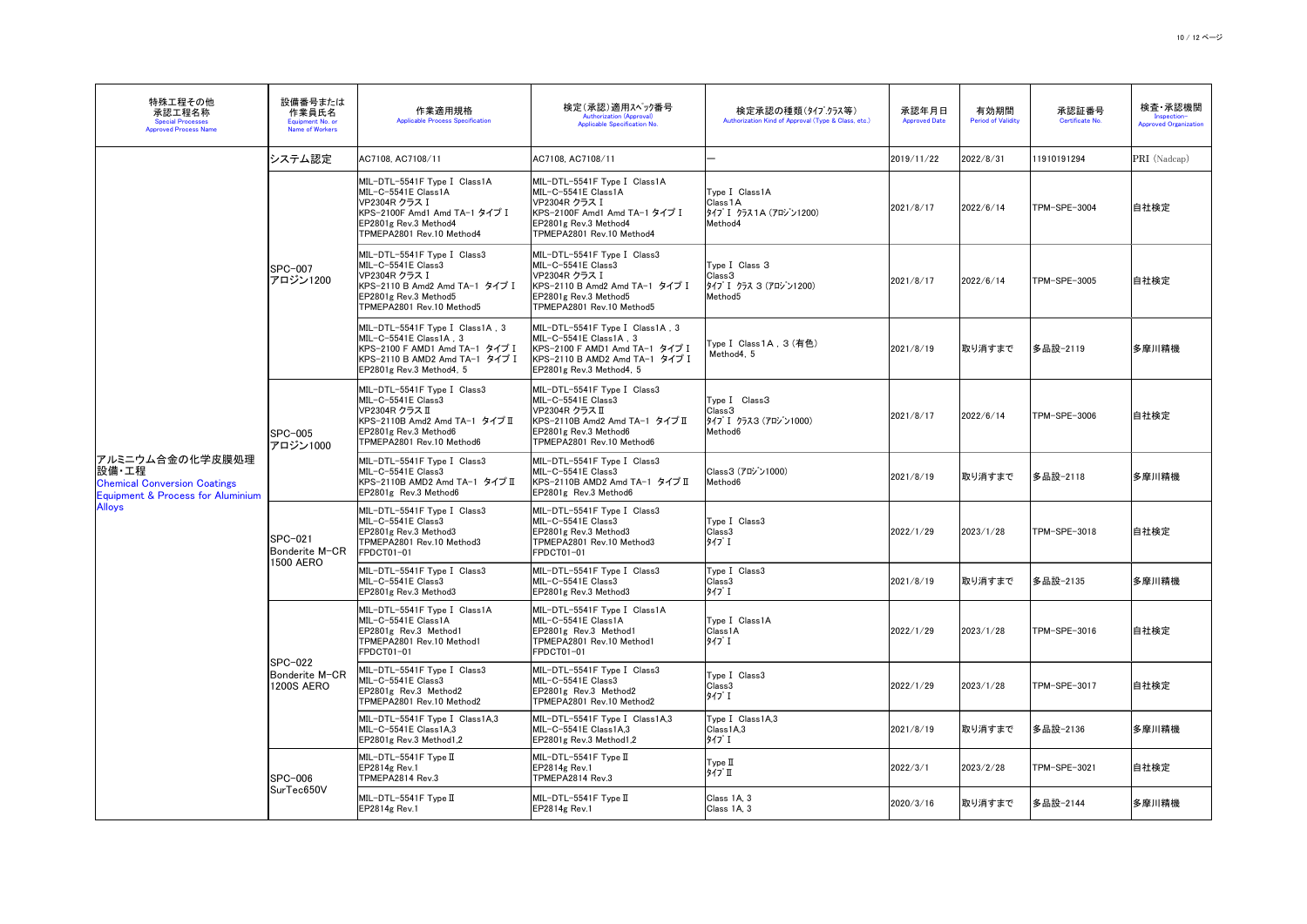| 特殊工程その他<br>承認工程名称<br><b>Special Processes</b><br><b>Approved Process Name</b>                   | 設備番号または<br>作業員氏名<br>Equipment No. or<br><b>Name of Workers</b> | 作業適用規格<br><b>Applicable Process Specification</b>                                                                                                                                                        | 検定(承認)適用スヘック番号<br><b>Authorization (Approval)</b><br>Applicable Specification No.                                                                                    | 検定承認の種類(タイプクラス等)<br>Authorization Kind of Approval (Type & Class, etc.) | 承認年月日<br><b>Approved Date</b> | 有効期間<br><b>Period of Validity</b> | 承認証番号<br>Certificate No. | 検査 承認機関<br>Inspection-<br><b>Approved Organization</b> |
|-------------------------------------------------------------------------------------------------|----------------------------------------------------------------|----------------------------------------------------------------------------------------------------------------------------------------------------------------------------------------------------------|----------------------------------------------------------------------------------------------------------------------------------------------------------------------|-------------------------------------------------------------------------|-------------------------------|-----------------------------------|--------------------------|--------------------------------------------------------|
| 鉄鋼の黒色酸化皮膜処理設備・工<br>程<br><b>Black Oxidation Treatment</b>                                        | <b>SPC-008</b>                                                 | MIL-DTL-13924E Class1<br>MIL-C-13924C Class1<br><b>KPS2107D</b><br>EP2813g Rev.1<br>TPMEPA2813 Rev.4                                                                                                     | MIL-DTL-13924E Class1<br>lMIL-C-13924C Class1<br><b>KPS2107D</b><br>EP2813g Rev.1<br>TPMEPA2813 Rev.4                                                                | Class <sub>1</sub>                                                      | 2022/2/27                     | 2023/2/26                         | TPM-SPE-3012             | 自社検定                                                   |
| Equipment & Process for Steel                                                                   |                                                                | MIL-DTL-13924E Class1<br>MIL-C-13924C Class1<br><b>KPS2107D</b><br>EP2813g Rev.1                                                                                                                         | MIL-DTL-13924E Class1<br>MIL-C-13924C Class1<br><b>KPS2107D</b><br>EP2813g Rev.1                                                                                     | Class <sub>1</sub>                                                      | 2020/9/17                     | 取り消すまで                            | │多品設−2124                | 多摩川精機                                                  |
| ニッケルめっき設備・工程                                                                                    | <b>SPC-002</b>                                                 | AMS-QQ-N-290D<br><b>EP2720g Rev.3</b><br>TPMEPA2720 Rev.5                                                                                                                                                | AMS-QQ-N-290D<br>$EP2720g$ Rev.3<br>TPMEPA2720 Rev.5                                                                                                                 |                                                                         | 2022/4/27                     | 2023/4/26                         | TPM-SPE-3013             | 自社検定                                                   |
| <b>Nickel Plating Equipment &amp; Process</b>                                                   |                                                                | AMS-QQ-N-290D<br><b>EP2720g Rev.3</b>                                                                                                                                                                    | $AMS-QQ-N-290D$<br><b>EP2720g Rev.3</b>                                                                                                                              |                                                                         | 2022/3/16                     | 取り消すまで                            | 多品設-2125                 | 多摩川精機                                                  |
|                                                                                                 | システム認定                                                         | AC7108, AC7108/12                                                                                                                                                                                        | AC7108, AC7108/12                                                                                                                                                    |                                                                         | 2019/11/22                    | 2022/8/31                         | 11910191294              | PRI (Nadcap)                                           |
|                                                                                                 | <b>SPC-009</b>                                                 | AMS2700F Method1 Type2<br>$AMS-QQ-P-35A$ Type II<br><b>VP2258L</b><br>P2258F(115)<br>$\overline{QQ}$ -P-35 Type $\overline{\mathbb{I}}$<br> EP2901g Rev2 Method1 タイプ2<br>TPMEPA2901 Rev. 12 Method1 タイプ2 | AMS2700F Method1 Type2<br>$AMS-QQ-P-35A$ Type II<br><b>VP2258L</b><br>$\overline{QQ}$ -P-35 Type II<br> EP2901g Rev2 Method1 タイプ2<br>TPMEPA2901 Rev. 12 Method1 タイプ2 | Type2<br>Type II<br>Method1 タイプ 2                                       | 2021/11/4                     | 2022/11/3                         | TPM-SPE-3001             | 自社検定                                                   |
| ステンレス鋼の不動態化処理 設備・<br> 工程                                                                        |                                                                | $AMS-QQ-P-35A$ Type $II$<br>AMS2700F Method1 Type II<br>$\overline{QQ}$ -P-35 Type $\overline{\rm II}$<br> EP2901g Rev.2 Method1 タイプ2                                                                    | $AMS-QQ-P-35A$ Type II<br>$AMS2700F$ Method1 Type $II$<br>$\overline{QQ}$ -P-35 Type II<br> EP2901g Rev.2 Method1 タイプ2                                               | タイプ2                                                                    | 2020/9/17                     | 取り消すまで                            | │多品設─2112                | 多摩川精機                                                  |
| <b>Passivation Treatment Equipment &amp;</b><br><b>Process for Corrosion-Resistant</b><br>Steel | SPC-010                                                        | AMS2700F Method1 Type4<br>EP2901g Rev.2 Method1 Type4<br>TPMEPA2901 Rev.12 Method1 Type4                                                                                                                 | AMS2700F Method1 Type4<br>EP2901g Rev.2 Method1 Type4<br>TPMEPA2901 Rev.12 Method1 Type4                                                                             | Type 4<br>Method 1,タイプ 4                                                | 2021/6/29                     | 2022/6/28                         | TPM-SPE-3002             | 自社検定                                                   |
|                                                                                                 |                                                                | AMS2700F Method1 Type4<br> EP2901g Rev.2 Method1 タイプ4                                                                                                                                                    | AMS2700F Method1 Type4<br>EP2901g Rev.2 Method1 タイプ4                                                                                                                 | タイプ4                                                                    | 2022/2/3                      | 取り消すまで                            | 多品設-2113                 | 多摩川精機                                                  |
|                                                                                                 | <b>SPC-011</b>                                                 | AMS2700F Method1 Type6<br>AMS-QQ-P-35A TypeVI<br>$\overline{\textsf{QQ-P-35} \textsf{TypeVI}}$<br>EP2901g Rev.2 Method1 Type6<br>TPMEPA2901 Rev.12 Method1 Type6                                         | AMS2700F Method1 Type6<br>$AMS-QQ-P-35A Type VI$<br>$\overline{QQ}$ -P-35 Type VI<br>EP2901g Rev.2 Method1 Type6<br>TPMEPA2901 Rev.12 Method1 Type6                  | Type <sub>6</sub><br>TypeVI<br>Method 1,タイプ 6                           | 2021/6/29                     | 2022/6/28                         | TPM-SPE-3003             | 自社検定                                                   |
|                                                                                                 |                                                                | AMS2700F Method1 Type6<br>$AMS-QQ-P-35A Type VI$<br>$\sqrt{QQ-P-35}$ Type VI<br> EP2901g Rev.2 Method1 タイプ6                                                                                              | AMS2700F Method1 Type6<br> AMS-QQ-P-35A Type $\Pi$<br>$\sqrt{QQ-P-35}$ Type VI<br> EP2901g Rev.2 Method1 タイプ6                                                        | タイプ6                                                                    | 2022/2/3                      | 取り消すまで                            | 多品設-2114                 | 多摩川精機                                                  |
| クエン酸不動態化処理設備・工程                                                                                 |                                                                | AMS2700F Method 2<br>EP2909g Rev.1<br>TPMEPA2909 Rev.Rev.1                                                                                                                                               | AMS2700F Method 2<br>EP2909g Rev.1<br>TPMEPA2909 Rev.Rev.1                                                                                                           |                                                                         | 2022/2/22                     | 2023/2/21                         | TPM-SPE-3025             | 自社検定                                                   |
| Citric Acid Passivation Equipment & SPC-027<br><b>Process</b>                                   |                                                                | AMS2700F Method 2<br>EP2909g Rev.1                                                                                                                                                                       | AMS2700F Method 2<br>EP2909g Rev.1                                                                                                                                   |                                                                         | 2021/2/26                     | 2023/2/25                         | 多品設-2146                 | 多摩川精機                                                  |